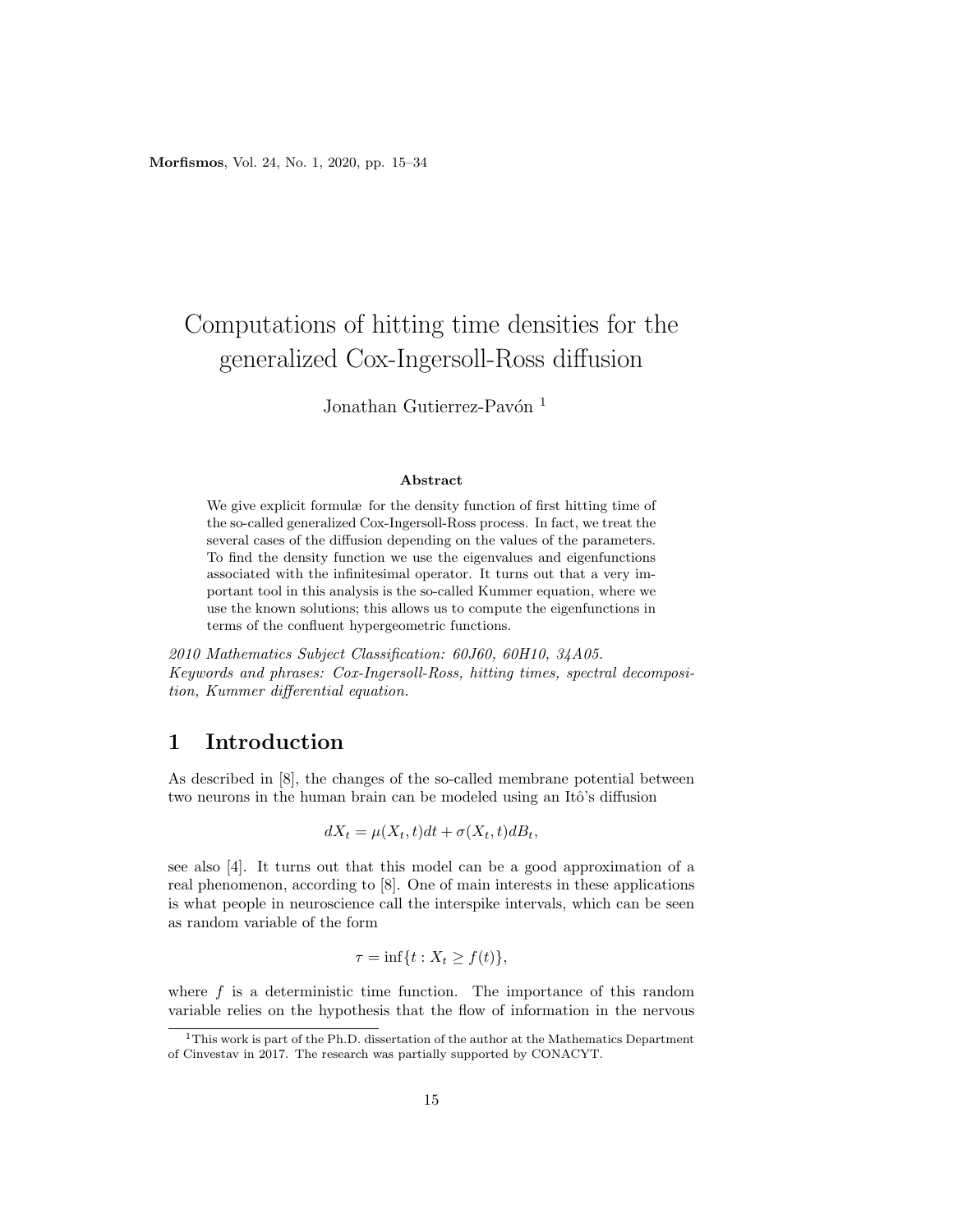system is encoded in the timing of spikes. For this kind of phenomenon, a model considered in the literature is the diffusion

$$
dX_t = (\mu - aX_t)dt + \sigma \sqrt{X_t - S}dB_t,
$$

where  $\mu$ ,  $a$ ,  $\sigma$ ,  $S$  are constants.

Coincidentally, this model is also used in financial mathematics to model interest rates. In fact, according to the theory of pricing, the price of a so-called zero-coupon bond is give by the expectation

$$
E\left[e^{-\int_0^t X_s ds}\right],
$$

see e.g. [2]. Again, knowing information of the first time when  $X_t$  surpasses a function is of importance in this context. When  $S = 0$ , the process X is called the Cox-Ingersoll-Ross process (CIR), see also [6] for more details. In the context of financial mathematics, specifically in the so-called risk theory, an important paradigm is modelling the time of default of a bond based on the so-called intensity models, where it is used a function  $\lambda(x)$  to study the random time

$$
\tau = \inf\{t : \int_0^t \lambda(X_s)ds \ge E\},\
$$

for some constant  $E$ , see e.g. [7].

These are some reasons that motivate us to work with a diffusion that is a generalization of the CIR process. Precisely, the solution of

$$
dX_t = (\mu - aX_t)dt + \sigma \sqrt{X_t - S}dB_t.
$$

In particular, we study the first hitting time of the process  $X$ , defined as

$$
\tau_y := \inf\{t > 0 : X_t = y\},\
$$

where  $y$  is a given constant.

Such task of finding the density has been done before using theory of spectral decompositions, in particular we use results in [10]. The case  $S = 0$  is well known and study, see e.g. [11]. Notice that when S is not zero one might try to apply a space transformation and use Itô's lemma to go back to the case  $S = 0$ . However, in this paper we do not do that. Instead do that, we work directly with the differential equations and the spectral decomposition, this helps to see the connection with the so-called Kummer differential equation, which is an important tool for the whole analysis. This way of work has the benefit to see how the spectral theory works when dealing hitting times, and can be applied to other diffusions.

Let us mention how the paper is organized. In the coming Section 2 we present the basic theory that we use along the paper. Basic concepts such as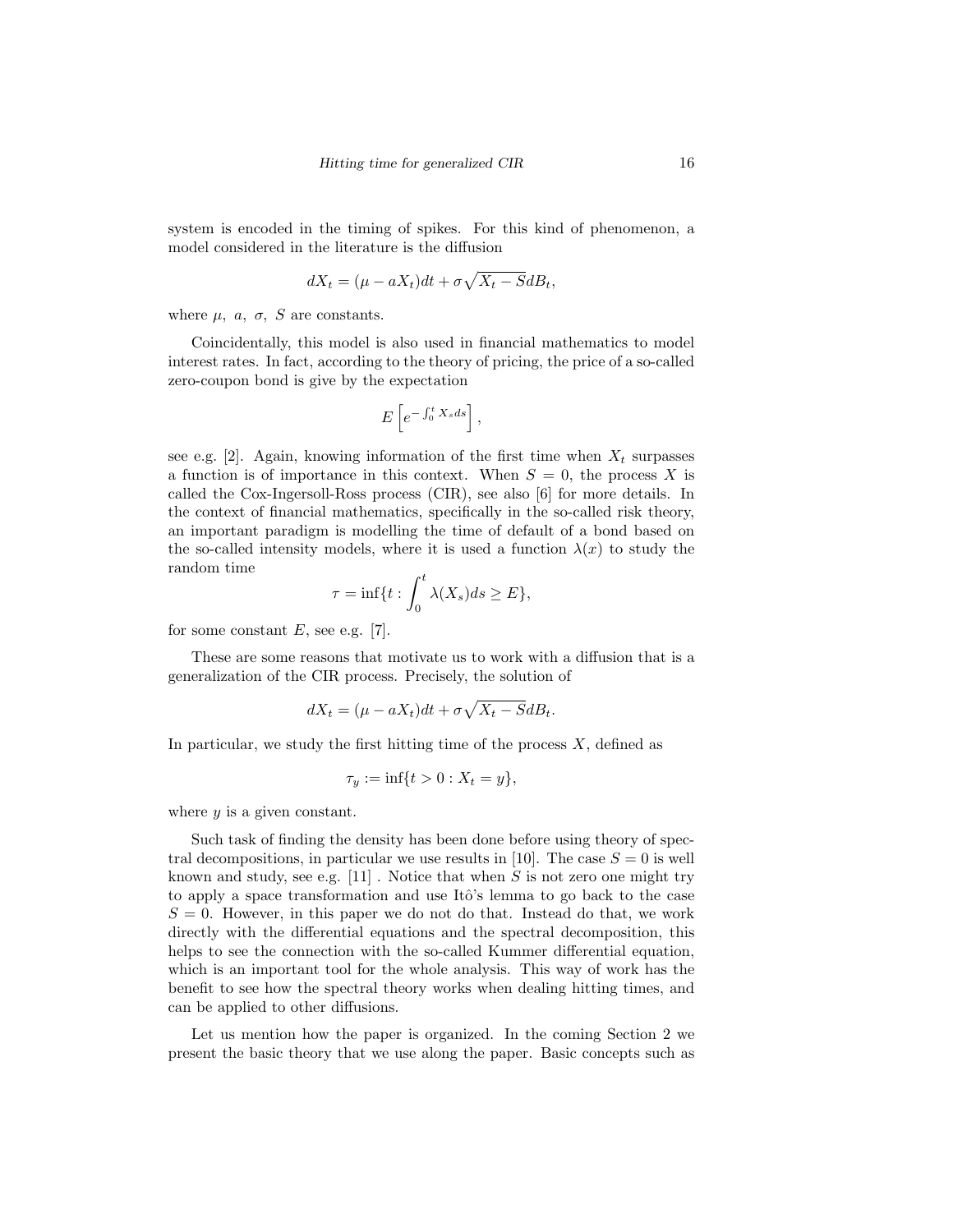the speed measure, the scale function and the killing measure are introduced. We also recall the classification of the end-points in the state space.

In Section 3 we will state the result of V. Linetsky [10] and we present some tables which summarizes our results. In the section 4 we study the classification of the end-point S. Sections 5, 6 and 7 presents the solution  $\psi$  of the equation  $L\psi + \lambda \psi = 0$ , and we provide the proofs of the results.

Finally, in Section 8 we study the first hitting time density of the process Y that is solution of the stochastic differential equation

$$
dY_t = (\beta - bY_t)dt + \sigma \sqrt{s - Y_t}dB_t.
$$

Such process is the reflected analogous of  $X$ . To this end, we will apply the Itô's formula to recycle the formulas obtained for  $X$ . To finish, in the Section 9 we present a numerical illustration.

#### 2 Preliminaries

Let  $\{X_t : t \geq 0\}$  be a one-dimensional diffusion whose state space is some interval  $I \subseteq \mathbb{R}$  with end-points  $e_1$  and  $e_2$ .

Every diffusion has three basic characteristics that determine the process: speed measure, scale function and killing measure, see [3] for more details. We consider the special case when the three basic characteristics are absolutely continuous with respect to Lebesgue measure in the interior of  $I$ , i.e.

(1) 
$$
m(dx) = m(x)dx
$$
,  $k(dx) = k(x)dx$ ,  $s(x) = \int^x s'(y)dy$ ,  $x \in (e_1, e_2)$ .

Then the infinitesimal generator associated is the following

(2) 
$$
Lf(x) = \frac{1}{2}a^2(x)f''(x) + b(x)f'(x) - c(x)f(x), \quad x \in (e_1, e_2).
$$

The functions  $a, b, c$  are called the infinitesimal parameters of  $X$ , and are related to  $m, k, s$  through the following formulas

$$
s'(x) = e^{-\int^x \frac{2b(y)}{a^2(y)}dy}, \quad m(x) = \frac{2}{a^2(x)s'(x)}, \quad k(x) = \frac{2c(x)}{a^2(x)s'(x)}.
$$

The speed measure, the scale function and the killing measure determine the behavior of the diffusion in the interior of the state space I. However the behavior of the diffusion at the boundary points is characterized by boundary conditions.

In  $[3]$  it is presented a classification of the end-points of I according to the behavior of the diffusion in the neighborhood of these end-points. To explain this, let z be fixed such that  $e_1 < z < e_2$ . According with (1) we have

(3) 
$$
m((x, z)) := \int_x^z m(y) dy
$$
, and  $s(x) := \int_z^x s'(y) dy$ .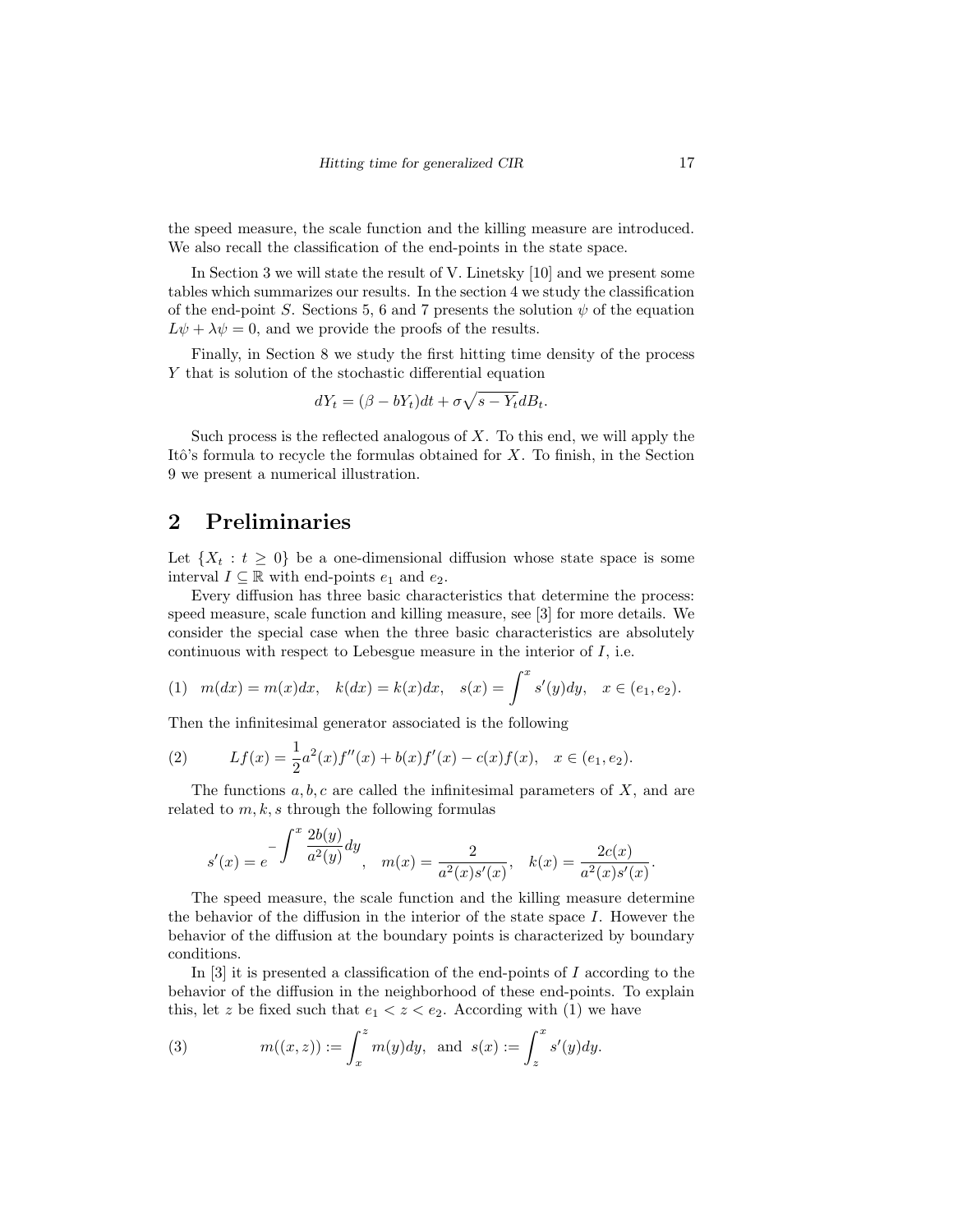Now define

$$
A := \int_{e_1}^{z} [m((x, z)) + k((x, z))] s'(x) dx,
$$
  

$$
B := \int_{e_1}^{z} [s(z) - s(x)] (m(x) + k(x)) dx.
$$

Then the end-point  $e_1$  it is classified in the following manner (for  $e_2$  is similar, see [12])

i. The end-point  $e_1$  is called **exit** if

$$
(4) \t\t\t A < \infty \t and B = \infty.
$$

ii. The end-point  $e_1$  is called **entrance** if

(5) 
$$
A = \infty \text{ and } B < \infty.
$$

iii. The end-point  $e_1$  is called **regular** if

(6) 
$$
A < \infty \text{ and } B < \infty.
$$

In this case, one additionally has the following subclassification:

- if  $m({e_1}) = k({e_1}) = 0$  then  $e_1$  is called **regular reflecting**,
- if  $m({e_1}) < \infty$ , and  $k({e_1}) = \infty$  then  $e_1$  is called **regular killing**,
- if  $0 < m({e_1}) < \infty$ , and  $k({e_1}) = 0$  then  $e_1$  is called regular sticky,
- if  $m({e_1}) = 0$ , and  $k({e_1}) > 0$  then  $e_1$  is called **regular elastic**,
- if  $m({e_1}) = \infty$ , and  $k({e_1}) \geq 0$  then  $e_1$  is called **regular absorb**ing.
- iv. The end-point  $e_1$  is called **natural** if

(7) 
$$
A = \infty \text{ and } B = \infty.
$$

**Remark 2.1.** Since in this paper  $m, k$  are absolutely continuous with respect to Lebesgue measure, then the boundary condition at a regular boundary can only be reflecting or killing, for more details see [12]. Also, in this paper we do not consider the case when  $e_1$  is natural, because in our examples this case is not presented.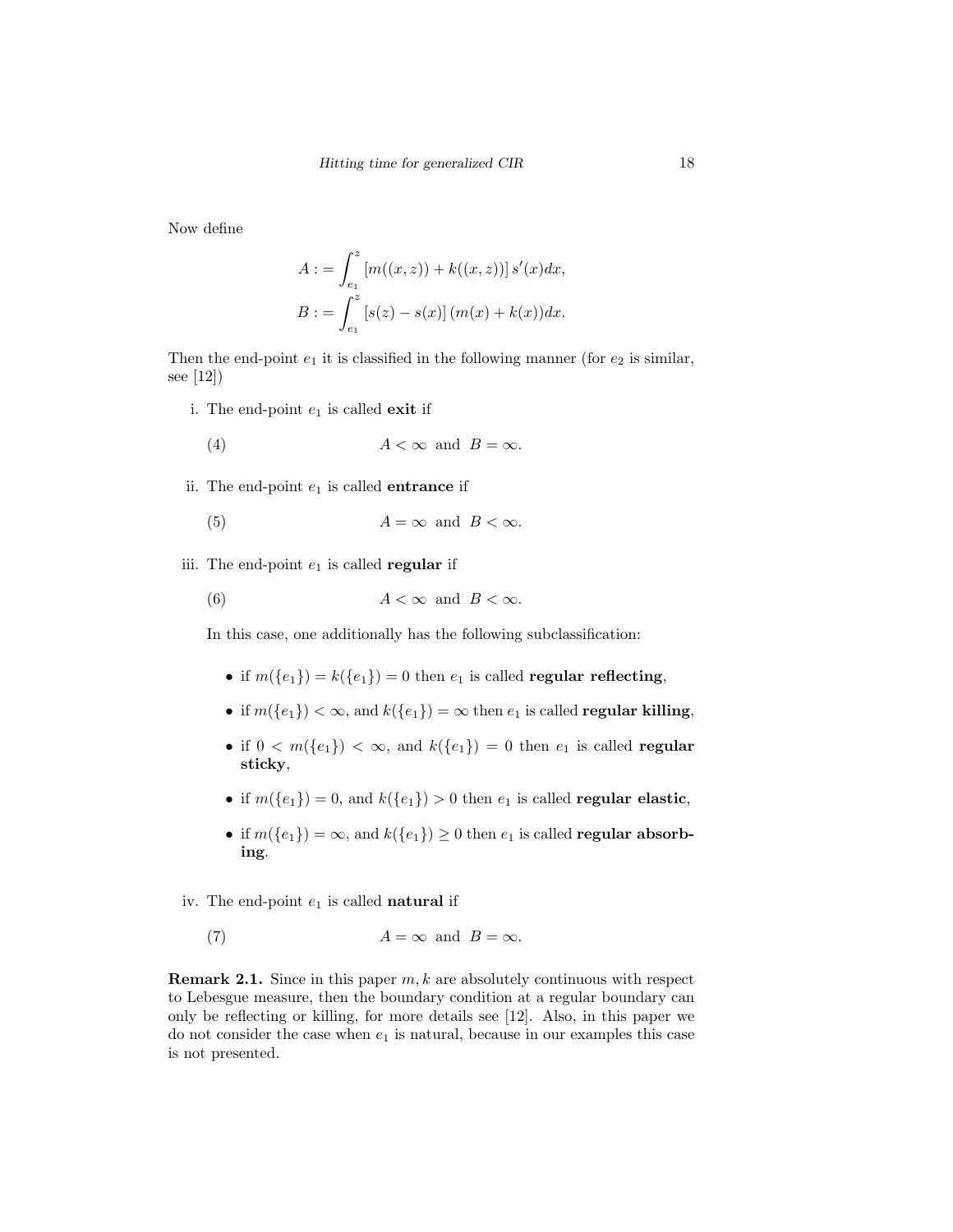Note that if  $k((e_1, e_2)) = 0$ , if we use the previous classification and the sacle function s, it is known that for  $e_1 < x < y$ 

(8) 
$$
P_x(\tau_y < \infty) = \begin{cases} 1, & \text{if } e_1 \text{ is entrance or regular reflecting;} \\ \frac{\int_{e_1}^x s'(z) dz}{\int_{e_1}^y s'(z) dz}, & \text{if } e_1 \text{ is exit or regular killing,} \end{cases}
$$

where  $\tau_y := \inf \{ t > 0 : X_t = y \}$ ; see for instance [10].

### 3 Spectral expansion for first hitting time density

Let us present the spectral decomposition theorem of V. Linetsky found in [10]; see also [9]. Consider a diffusion X which is solution of the stochastic differential equation

(9) 
$$
dX_t = (\mu - aX_t)dt + \sigma \sqrt{X_t - S} dB_t,
$$

where  $\mu, a, S \in \mathbb{R}$  and  $\sigma > 0$ . It is known that the infinitesimal operator is

(10) 
$$
Lf(x) = \frac{\sigma^2(x - S)}{2} f''(x) + (\mu - ax) f'(x), \quad x \in (S, \infty),
$$

acting on twice differentiable functions  $f : (S, \infty) \to \mathbb{R}$ . To specify completely the process  $X$ , we also need to specify the behavior of  $X$  at  $S$ ; this fact is important for the following theorem.

**Theorem 3.0.1.** (Linetsky [10]) Let X be a diffusion that is solution of  $dX_t = \mu(X_t)dt + \sigma(X_t)dB_t$  and whose state space I has the end-points  $e_1$  and  $e_2$ . Define  $I^y := [e_1, y]$  if  $e_1$  is regular reflecting, and  $I^y := (e_1, y]$  in any other case. Fix  $X_0 = x$  and  $y \in I$  such that  $e_1 < x < y < e_2$ , and suppose that  $e_1$  is either regular, entrance or exit. For  $\lambda \in \mathbb{C}$  and  $x \in I^y$ , let  $\psi(x, \lambda)$  be the unique non trivial solution (up to a multiple independent of  $x$ ) of the Sturm-Liouville equation  $L\psi + \lambda \psi = 0$ , with boundary condition at  $e_1$  given by

(11) 
$$
\lim_{x \to e_1^+} \psi(x, \lambda) = 0 \text{ or } \lim_{x \to e_1^+} \frac{\psi_x(x, \lambda)}{s'(x)} = 0.
$$

Then the spectral expansion of  $P_x(t < \tau_y < \infty)$ , with  $e_1 < x < y$  takes the form

(12) 
$$
P_x(t < \tau_y < \infty) = -\sum_{n=1}^{\infty} e^{-\lambda_n t} \frac{\psi(x, \lambda_n)}{\lambda_n \psi_{\lambda}(y, \lambda_n)},
$$

where  $0 < \lambda_1 < \lambda_2 < \lambda_3 \cdots$  are the simple positive zeros of  $\psi(y, \lambda)$ , i.e.,  $\psi(y, \lambda_n) = 0$ . Note that each  $\lambda_n$  depends on y.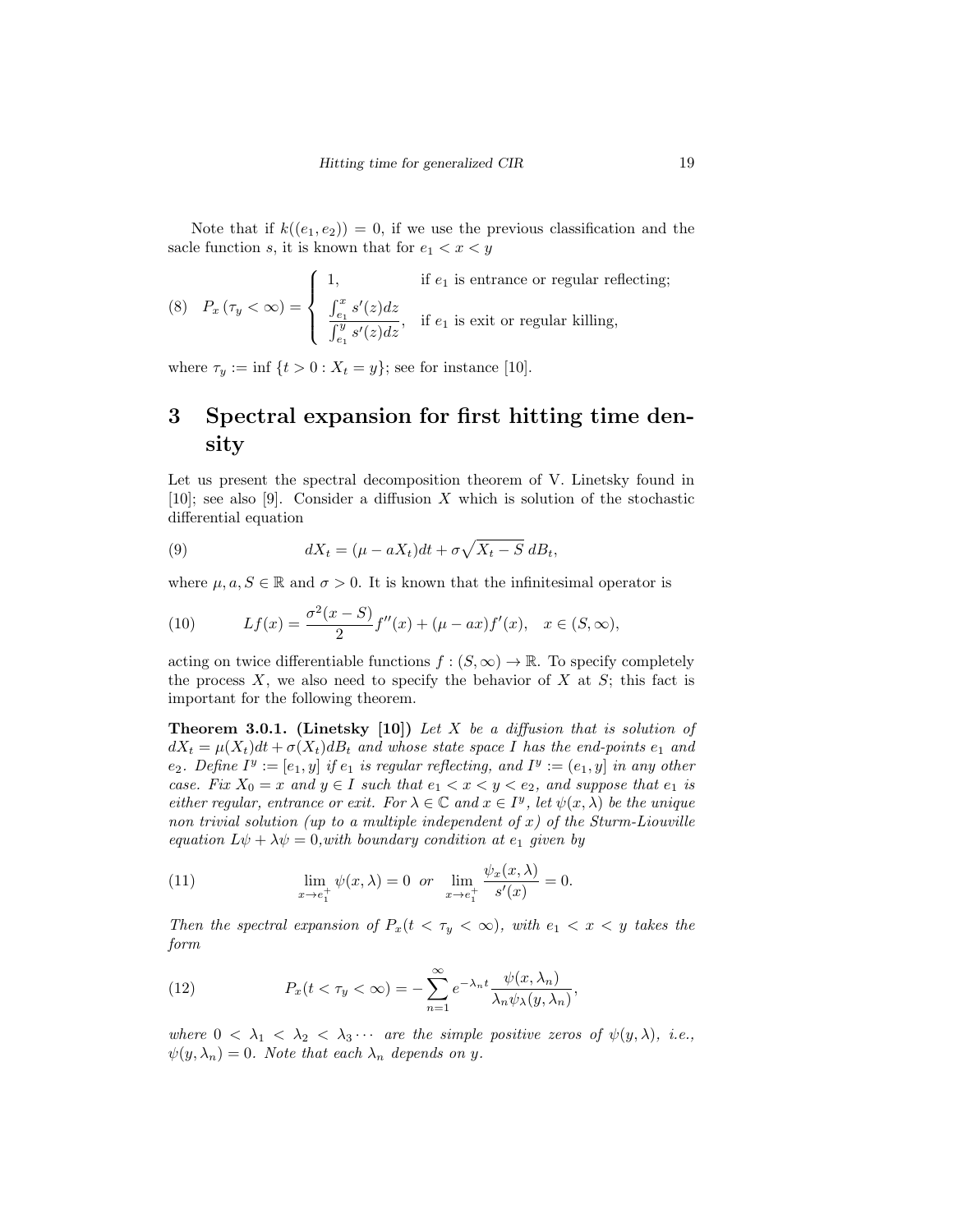**Remark 3.0.2.** The function  $\psi(x, \lambda)$  appearing in the previous theorem is square-integrable with respect to m in a neighborhood of  $e_1$ ; and  $\psi(x, \lambda)$  and  $\psi_x(x,\lambda)$  are continuous in x and  $\lambda$  in  $I^y \times \mathbb{C}$  and entire in  $\lambda \in \mathbb{C}$  for each  $x \in I^y$  fixed. For more details see [9].

**Remark 3.0.3.** In our case the state space is  $(S, \infty)$ , this implies that using the notation of the Theorem 3.0.1 we have that  $e_1 := S$  and  $e_2 := \infty$ .

If we apply the identity

(13) 
$$
P_x(\tau_y < \infty) = P_x(\tau_y < t) + P_x(t < \tau_y < \infty),
$$

by Theorem 3.0.1 and (8) we obtain that for  $e_1 < x < y$ 

(14) 
$$
P_x(\tau_y \le t) = P_x(\tau_y < \infty) + \sum_{n=1}^{\infty} e^{-\lambda_n t} \frac{\psi(x, \lambda_n)}{\lambda_n \psi_{\lambda}(y, \lambda_n)}.
$$

An important ingredient for the methodology is solving the equation  $L\psi$  +  $\lambda \psi = 0$ . It turns out that the boundary condition for  $\psi$  at  $e_1 = S$  depends on the classification of  $S$  (see [3] for details):

i. If  $e_1$  is exit or regular killing then the boundary condition is

$$
\lim_{x \to e_1^+} \psi(x, \lambda) = 0.
$$

ii. If  $e_1$  is entrance or regular reflecting then the boundary condition is

$$
\lim_{x \to e_1^+} \frac{\psi_x(x,\lambda)}{s'(x)} = 0,
$$

where  $\psi_x(x,\lambda) := \frac{\partial}{\partial x}\psi(x,\lambda)$ .

**Remark 3.0.4.** When  $e_1 < y < x < e_2$ , the first hitting time problem is treated similarly. In this case we have  $I^y := [y, e_2]$  if  $e_2$  is regular reflecting, and  $I^y := [y, e_2)$  in any other case. It is also known that

(15) 
$$
P_x(\tau_y < \infty) = \begin{cases} 1, & \text{if } e_2 \text{ is entrance or regular reflecting;} \\ \frac{\int_x^{e_2} s'(z) dz}{\int_y^{e_2} s'(z) dz}, & \text{if } e_2 \text{ is exit or regular killing.} \end{cases}
$$

Then the spectral expansion of  $P_x(t < \tau_y < \infty)$ , with  $y < x < e_2$  is

(16) 
$$
P_x(t < \tau_y < \infty) = -\sum_{n=1}^{\infty} e^{-\lambda_n t} \frac{\phi(x, \lambda_n)}{\lambda_n \phi_\lambda(y, \lambda_n)},
$$

where the solution  $\phi(x, \lambda)$  of  $Lu + \lambda u = 0$  is square-integrable with respect to  $m$  in a neighborhood of  $e_2$  and satisfying the appropriate boundary condition at  $e_2$ , i.e.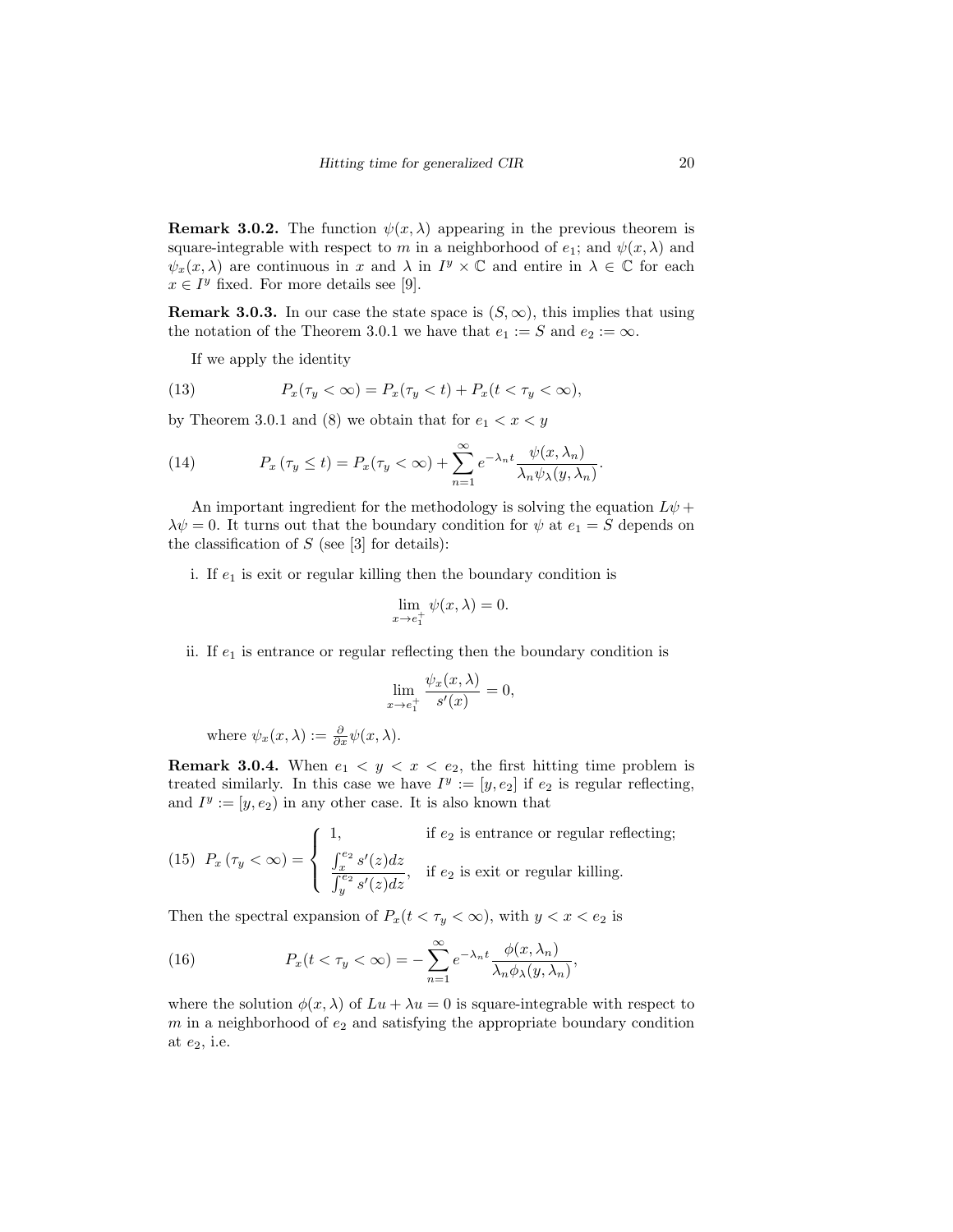- i.  $\lim_{x \to e_2^-}$  $\phi(x, \lambda) = 0$  if  $e_2$  is exit or regular killing, or
- ii.  $\lim_{x \to e_2^-}$  $\phi_x(x,\lambda)$  $\frac{\partial f(x)}{\partial s'(x)}$  = 0 if  $e_2$  is entrance or regular reflecting.

Also,  $\phi(x, \lambda)$  and  $\phi_x(x, \lambda)$  are continuous in x and  $\lambda$  in  $I^y \times \mathbb{C}$  and entire in  $\lambda \in \mathbb{C}$  for each  $x \in I^y$  fixed. The  $\lambda_n$  are all the simple positive zeros of  $\phi(y, \lambda)$ .

| Parameters                                | S                  | Boundary Condition                                            |
|-------------------------------------------|--------------------|---------------------------------------------------------------|
| I. $-1 < \frac{2aS - 2\mu}{\sigma^2} < 0$ | Regular reflecting | $\lim_{x\to S^+}\frac{\psi_x(x,\overline{\lambda})}{s'(x)}=0$ |
| with $a \neq 0$                           |                    |                                                               |
| II. $\frac{2aS-2\mu}{\sigma^2}\geq 0$     | Exit               | $\lim_{x\to S^+}\psi(x,\lambda)=0$                            |
| with $a \neq 0$                           |                    |                                                               |
| III. $\frac{2aS-2\mu}{\sigma^2} \leq -1$  | Entrance           | $\lim_{x\to S^+}\frac{\psi_x(x,\lambda)}{s'(x)}=0$            |
| with $a \neq 0$                           |                    |                                                               |
| IV. $a = 0$ and                           | Regular killing    | $\lim_{x\to S^+}\psi(x,\lambda)=0$                            |
| $-1<\frac{-2\mu}{\sigma^2}<0$             |                    |                                                               |

Table 1. Nature of the end-point  $S$ 

Table 2. Solution  $\psi$ 

| Parameters                                               | Solution of $L\psi + \lambda \psi = 0$                                                                                                                                                                     |
|----------------------------------------------------------|------------------------------------------------------------------------------------------------------------------------------------------------------------------------------------------------------------|
| I. $-1 < \frac{2aS - 2\mu}{\text{with } a \neq 0^2} < 0$ | $\psi(x,\lambda)=F\left(\frac{-\lambda}{a},\frac{2\mu-2aS}{\sigma^2},\frac{2a(x-S)}{\sigma^2}\right)$                                                                                                      |
|                                                          |                                                                                                                                                                                                            |
| II. $\frac{2aS-2\mu}{2}\geq 0$                           | $\psi(x,\lambda) = \left(\frac{2a(x- S)}{\sigma^2}\right)^{1-\frac{2\mu-2aS}{\sigma^2}} F\left(\frac{-\lambda}{a}-\frac{2\mu-2aS}{\sigma^2}+1,2-\frac{2\mu-2aS}{\sigma^2},\frac{2a(x-S)}{\sigma^2}\right)$ |
| with $a \neq 0$                                          |                                                                                                                                                                                                            |
| III. $\frac{2aS-2\mu}{\sigma^2} \leq -1$                 | $\psi(x,\lambda)=F\left(\frac{-\lambda}{a},\frac{2\mu-2aS}{\sigma^2},\frac{2a(x-S)}{\sigma^2}\right)$                                                                                                      |
| with $a \neq 0$                                          |                                                                                                                                                                                                            |
| IV. $a = 0$ and                                          | $\psi(x,\lambda)=\left(\frac{2(x-S)}{\sigma^2}\right)^{\left(\frac{1}{2}-\frac{\mu}{\sigma^2}\right)}\cdot J_{(1-\frac{2\mu}{2})}\left(2\sqrt{\frac{2\lambda(x-S)}{\sigma^2}}\right)$                      |
| $-1 < \frac{-2\mu}{\sigma^2} < 0$                        |                                                                                                                                                                                                            |

We will apply Theorem 3.0.1 to find the first hitting time density of the process  $X$  that is solution of  $(9)$ . We summarize our results in the following tables. Table 1 shows the nature of the end-point  $S$  (second column) and the type of boundary condition (third column), both depending on certain regions for the parameters  $\mu$ , a, S and  $\sigma$  (first column).

Table 2 shows the solution of the equation (11) and Table 3 shows precisely the formula (14). Note that in the end there are four types: I, II, III, IV. The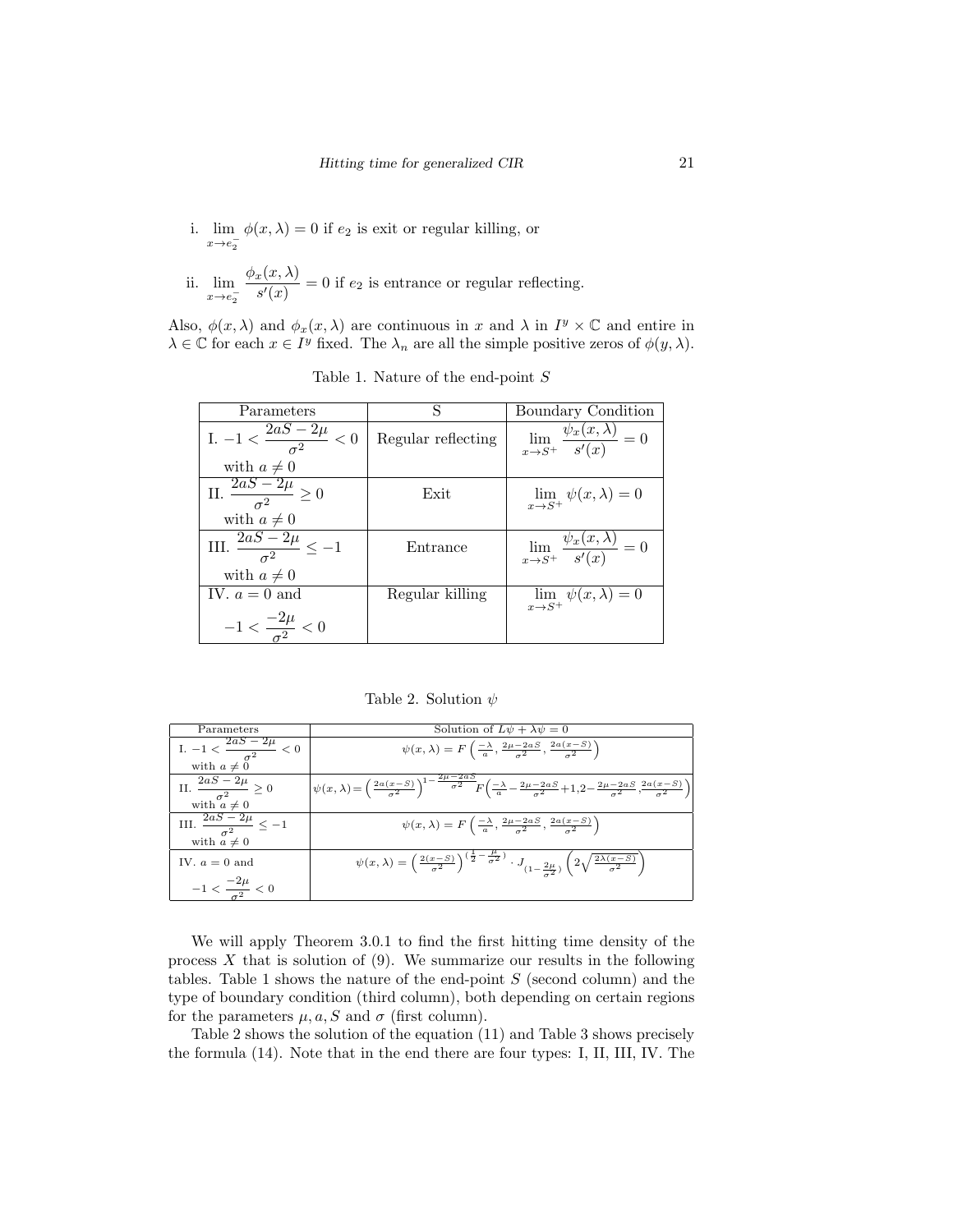proofs of the first two columns of Table 1 are give in Section 4. Section 5 deals with cases I and III of these tables. Section 6 deals with the case II, and the Section 7 presents the case IV.

Let us give the notation used in the tables:

• 
$$
F(a, b, x) := \sum_{n=0}^{\infty} \frac{(a)_n}{(b)_n} \frac{x^n}{n!}
$$
, where  $(a)_n := a \cdot (a+1) \cdots (a+n-1)$ .

•  $F_{\lambda}$  represents the derivative of F with respect to  $\lambda$ .

• 
$$
J_v(x) := \sum_{n=0}^{\infty} \frac{(-1)^n \left(\frac{x}{2}\right)^{v+2n}}{n! \Gamma(v+n+1)}
$$
 the Bessel function.

•  $J_{v,n}$  represents a positive zero of the Bessel function  $J_v$ .

Here  $\Gamma$  is the Gamma function.

Table 3. Spectral decomposition

| Parameters                                | Spectral decomposition for the first hitting time density                                                                                                                                                                                                                                  |
|-------------------------------------------|--------------------------------------------------------------------------------------------------------------------------------------------------------------------------------------------------------------------------------------------------------------------------------------------|
| I. $-1 < \frac{2aS - 2\mu}{\sigma^2} < 0$ | $P_x\left(\tau_y \leq t\right) = 1 + \sum_{n=1}^{\infty} e^{-\lambda_n t} \frac{F\left(\frac{-\lambda_n}{a}, \frac{2\mu - 2aS}{\sigma^2}, \frac{2a(x-S)}{\sigma^2}\right)}{\lambda_n F_{\lambda}\left(\frac{-\lambda_n}{a}, \frac{2\mu - 2aS}{\sigma^2}, \frac{2a(y-S)}{\sigma^2}\right)}$ |
| with $a \neq 0$                           |                                                                                                                                                                                                                                                                                            |
| II. $\frac{2aS - 2\mu}{a^2} \ge 0$        | $P_x(\tau_y \leq t) = \frac{\int_S^x s'(z) dz}{\int_S^y s'(z) dz} + \sum_{n=1}^{\infty} e^{-\lambda_n t} \frac{\psi(x, \lambda_n)}{\lambda_n \psi_{\lambda}(y, \lambda_n)}$                                                                                                                |
| with $a \neq 0$                           |                                                                                                                                                                                                                                                                                            |
| III. $\frac{2aS-2\mu}{2} \leq -1$         | $P_x\left(\tau_y \leq t\right) = 1 + \sum_{n=1}^\infty e^{-\lambda_n t} \frac{F\left(\frac{-\lambda_n}{a}, \frac{2\mu - 2aS}{\sigma^2}, \frac{2a(x-S)}{\sigma^2}\right)}{\lambda_n F_\lambda\left(\frac{-\lambda_n}{a}, \frac{2\mu - 2aS}{\sigma^2}, \frac{2a(y-S)}{\sigma^2}\right)}$     |
| with $a \neq 0$                           |                                                                                                                                                                                                                                                                                            |
| IV. $a = 0$ and                           | $P_x\left(\tau_y\leq t\right)=\left(\frac{x-S}{y-S}\right)^v-2\left(\frac{x-S}{y-S}\right)^{\frac{v}{2}}\sum_{n=0}^{\infty}e^{-\frac{\sigma^2Jv_nnt}{8(y-S)}}\frac{J_v\left(J_v,n\sqrt{\frac{x-S}{y-S}}\right)}{J_{v,n}\cdot J_{1+n}\left(J_v,n\right)}$                                   |
| $-1 < \frac{-2\mu}{2} < 0$                |                                                                                                                                                                                                                                                                                            |

#### 4 Classification of the end-point S

We consider the process  $X$  that is solution of  $(9)$  with state space give by the interval  $I = [S, \infty)$  if S is regular reflecting or  $I = (S, \infty)$  in any other case. We suppose that  $X_0 = x > S$  and we consider  $y \in I$  fixed such that  $x < y$ . To study this process we first classified the end-point S.

Proposition 4.0.1. The end-point S has the following classification:

i. If  $-1 < \frac{2aS - 2\mu}{2}$  $\frac{2\mu}{\sigma^2}$  < 0 then S is regular. ii. If  $\frac{2aS - 2\mu}{\sigma^2} \ge 0$  then S is exit.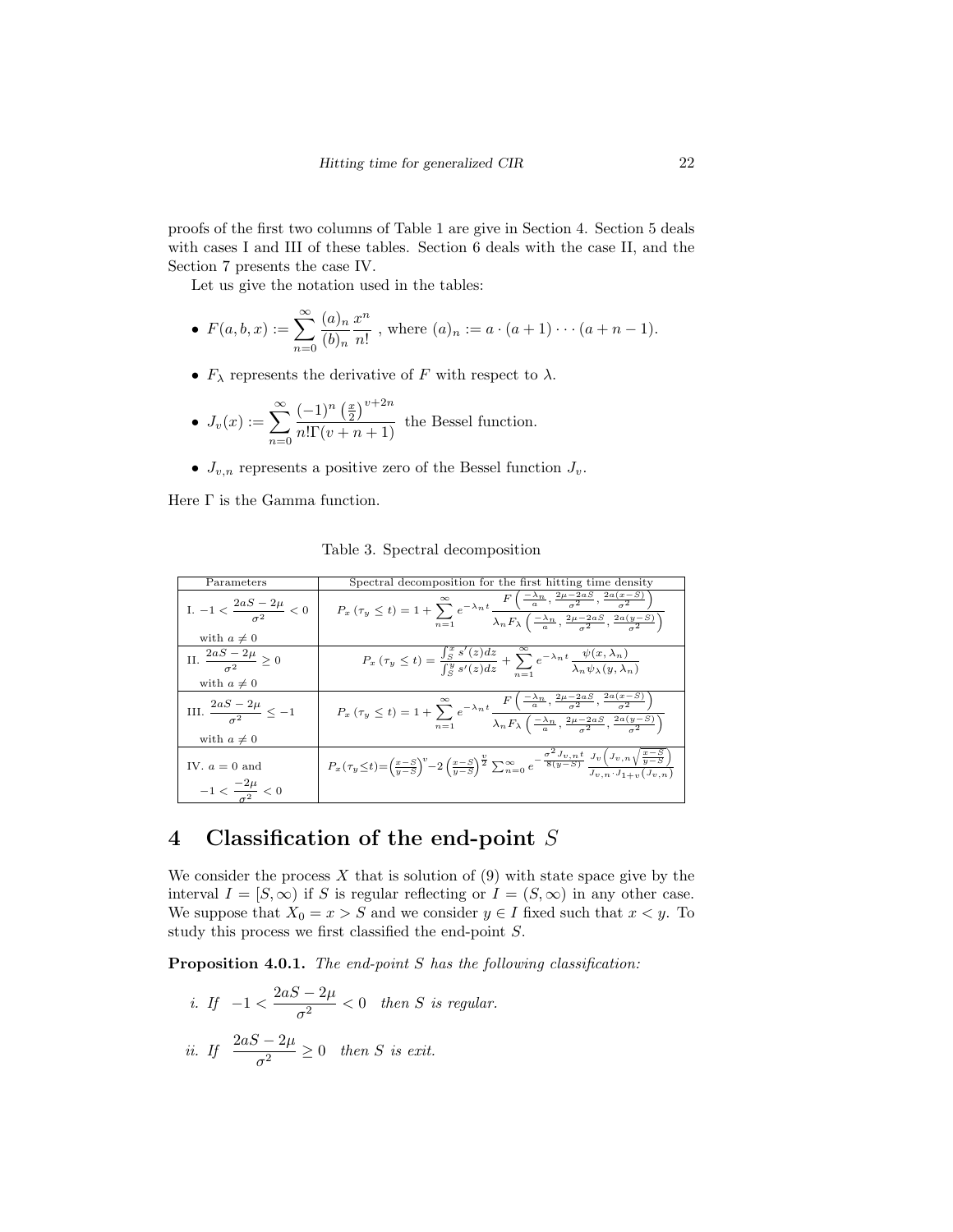iii. If 
$$
\frac{2aS - 2\mu}{\sigma^2} \le -1
$$
 then S is entrance.

Proof. We prove the first case, the other two cases are similar. Suppose that

$$
-1<\frac{2aS-2\mu}{\sigma^2}<0,
$$

and let z be a fixed value such that  $S < z < \infty$ . To verify that S is regular, we calculate the following integrals to see that they are finite:

$$
\int_{S}^{z} m((x, z))s(x)dx
$$
\n
$$
= \int_{S}^{z} \left( \int_{x}^{z} 2\sigma^{-2} e^{\frac{-2ay}{\sigma^{2}}} (y - S)^{\frac{2\mu - 2aS}{\sigma^{2}} - 1} dy \right) e^{\frac{2az}{\sigma^{2}}} (x - S)^{\frac{2aS - 2\mu}{\sigma^{2}}} dx
$$
\n
$$
\leq M \int_{S}^{z} \left( \int_{S}^{z} (y - S)^{\frac{2\mu - 2aS}{\sigma^{2}}} - 1 dy \right) (x - S)^{\frac{2aS - 2\mu}{\sigma^{2}}} dx
$$
\n
$$
= M \int_{S}^{z} (y - S)^{\frac{2\mu - 2aS}{\sigma^{2}}} - 1 dy \cdot \int_{S}^{z} (x - S)^{\frac{2aS - 2\mu}{\sigma^{2}}} dx
$$
\n
$$
< \infty,
$$

where  $M$  is a constant. In similar way we obtain

$$
\int_{S}^{z} s(x)m(x)dx
$$
\n
$$
= \int_{S}^{z} \left( \int_{x}^{z} e^{\frac{2ay}{\sigma^{2}}}(y-S)^{\frac{2aS-2\mu}{\sigma^{2}}}dy \right) 2\sigma^{-2} e^{\frac{-2ax}{\sigma^{2}}}(x-S)^{\frac{2\mu-2aS}{\sigma^{2}}-1}dx
$$
\n
$$
< \infty.
$$

We used, in both cases, the fact that  $-1 < \frac{2aS - 2\mu}{2}$  $\frac{2\mu}{\sigma^2}$  < 0, to obtain that the integrals are finite.  $\Box$ 

**Corollary 4.0.2.** If  $a = 0$  and  $-1 < \frac{-2\mu}{\sigma^2} < 0$  then the end-point S is regular.

The condition  $a \neq 0$  presented in tables shows up in the following sections.

## 5 First hitting time density for the cases I and III

According to Theorem 3.0.1, for the cases I and III (in Tables 1, 2 and 3) we have to find a function  $\psi(x, \lambda)$  such that it satisfies

(17) 
$$
\frac{\sigma^2(x - S)}{2} \psi''(x) + (\mu - ax)\psi'(x) + \lambda \psi(x) = 0, \text{ and } \lim_{x \to S^+} \frac{\psi_x(x, \lambda)}{s'(x)} = 0.
$$

In turn we have the following proposition.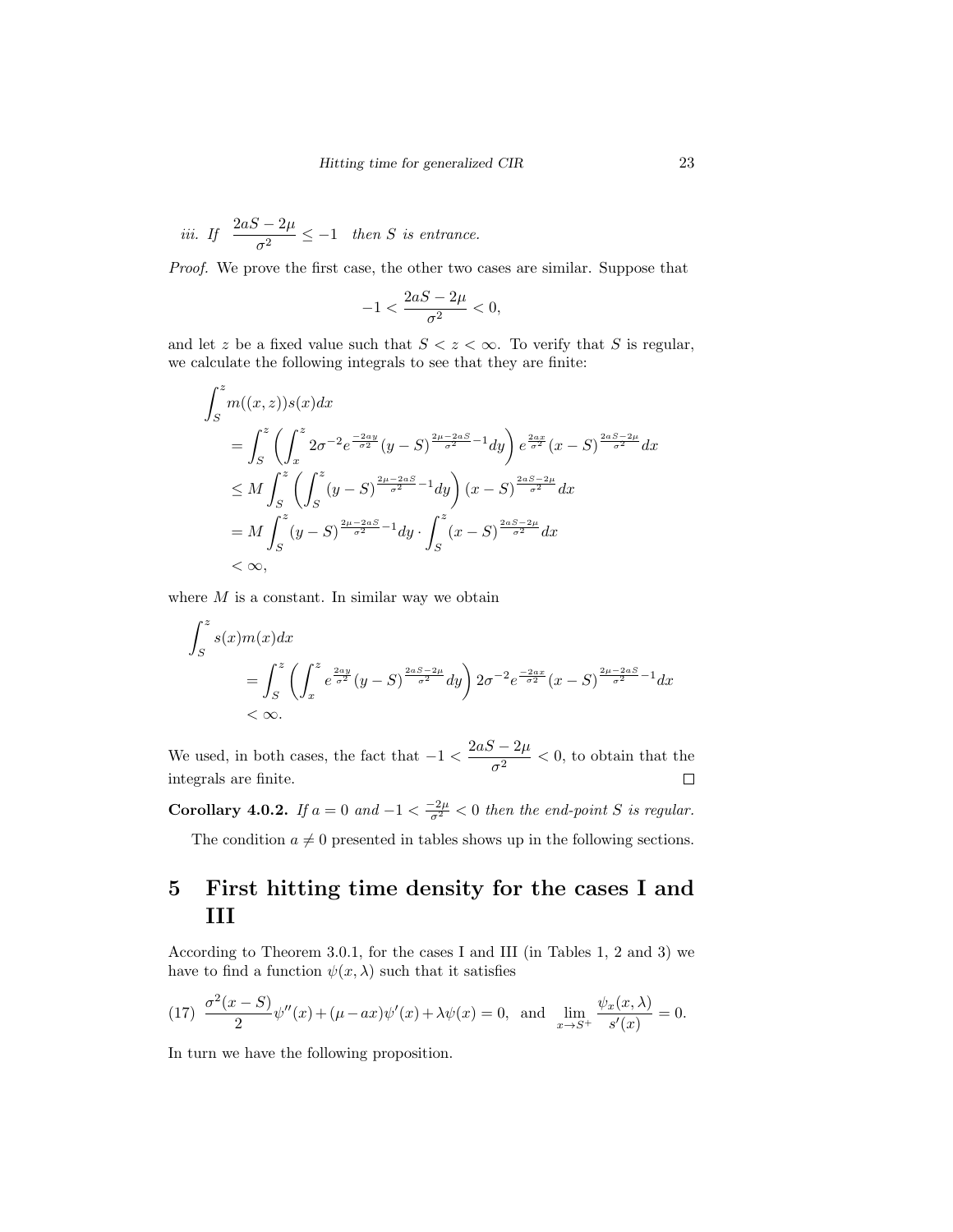**Proposition 5.0.1.** If  $a \neq 0$ , then the function

(18) 
$$
\psi(x,\lambda) = F\left(\frac{-\lambda}{a}, \frac{2\mu - 2aS}{\sigma^2}, \frac{2a(x-S)}{\sigma^2}\right),
$$

is solution of (17), with

$$
F(a,b,x):=\sum_{n=0}^\infty\frac{(a)_n}{(b)_n}\frac{x^n}{n!},
$$

where  $(a)_n := a \cdot (a+1) \cdot \cdot \cdot (a+n-1)$ .

*Proof.* Consider  $z = \frac{\sigma^2(x-S)}{2}$  $\frac{x-S}{2}$ , and define  $g(z) := f\left(\frac{2z}{\sigma^2} + S\right)$ . From (17) we obtain the equation

$$
zg''(z) + \left(\frac{2\mu}{\sigma^2} - \frac{4az}{\sigma^4} - \frac{2aS}{\sigma^2}\right)g'(z) + \frac{4\lambda}{\sigma^4}g(z) = 0.
$$

Now consider  $w = \frac{4az}{\sigma^4}$  and define  $h(w) := g\left(\frac{\sigma^4 w}{4a}\right)$ . Since  $a \neq 0$ , we arrive at:

$$
wh''(w) + \left(\frac{2\mu - 2aS}{\sigma^2} - w\right)h'(w) - \left(\frac{-\lambda}{a}\right)h(w) = 0.
$$

The previous equation is called the Kummer equation (see [15]), and according with [15, p.2] the solution is

$$
h(w) = F\left(\frac{-\lambda}{a}, \frac{2\mu - 2aS}{\sigma^2}, w\right).
$$

Returning to the variable  $x$  we obtain the result.

Applying the Proposition 5.0.1 and the formula (14), we obtain the following theorem.

**Theorem 5.0.2.** Let X be the process that is solution of (9) with  $S < x < y$ ,  $a \neq 0$ , such that S is regular reflecting or entrance. Then the first hitting time distribution of the process X is

(19) 
$$
P_x(\tau_y \le t) = 1 + \sum_{n=1}^{\infty} e^{-\lambda_n t} \frac{F\left(\frac{-\lambda_n}{a}, \frac{2\mu - 2aS}{\sigma^2}, \frac{2a(x-S)}{\sigma^2}\right)}{\lambda_n F_{\lambda}\left(\frac{-\lambda_n}{a}, \frac{2\mu - 2aS}{\sigma^2}, \frac{2a(y-S)}{\sigma^2}\right)},
$$

where the derivative  $F_{\lambda} \left( \frac{-\lambda_n}{\lambda_n} \right)$  $\frac{\lambda_n}{a}, \frac{2\mu - 2aS}{\sigma^2}$  $\frac{(-2aS)}{\sigma^2}, \frac{2a(y-S)}{\sigma^2}$  $\sigma^2$  $\bigg\}$  is

$$
(20) \quad \frac{-1}{a} \sum_{k=0}^{\infty} \frac{\left(\frac{-\lambda_n}{a}\right)_k}{\left(\frac{2\mu - 2aS}{\sigma^2}\right)_k} \phi \left(\frac{-\lambda_n}{a} + k\right) \frac{\left(\frac{2a(y-s)}{\sigma^2}\right)^k}{k!} + \frac{1}{a} \phi \left(\frac{-\lambda_n}{a}\right) F \left(\frac{-\lambda_n}{a}, \frac{2\mu - 2aS}{\sigma^2}, \frac{2a(y-S)}{\sigma^2}\right),
$$

 $\Box$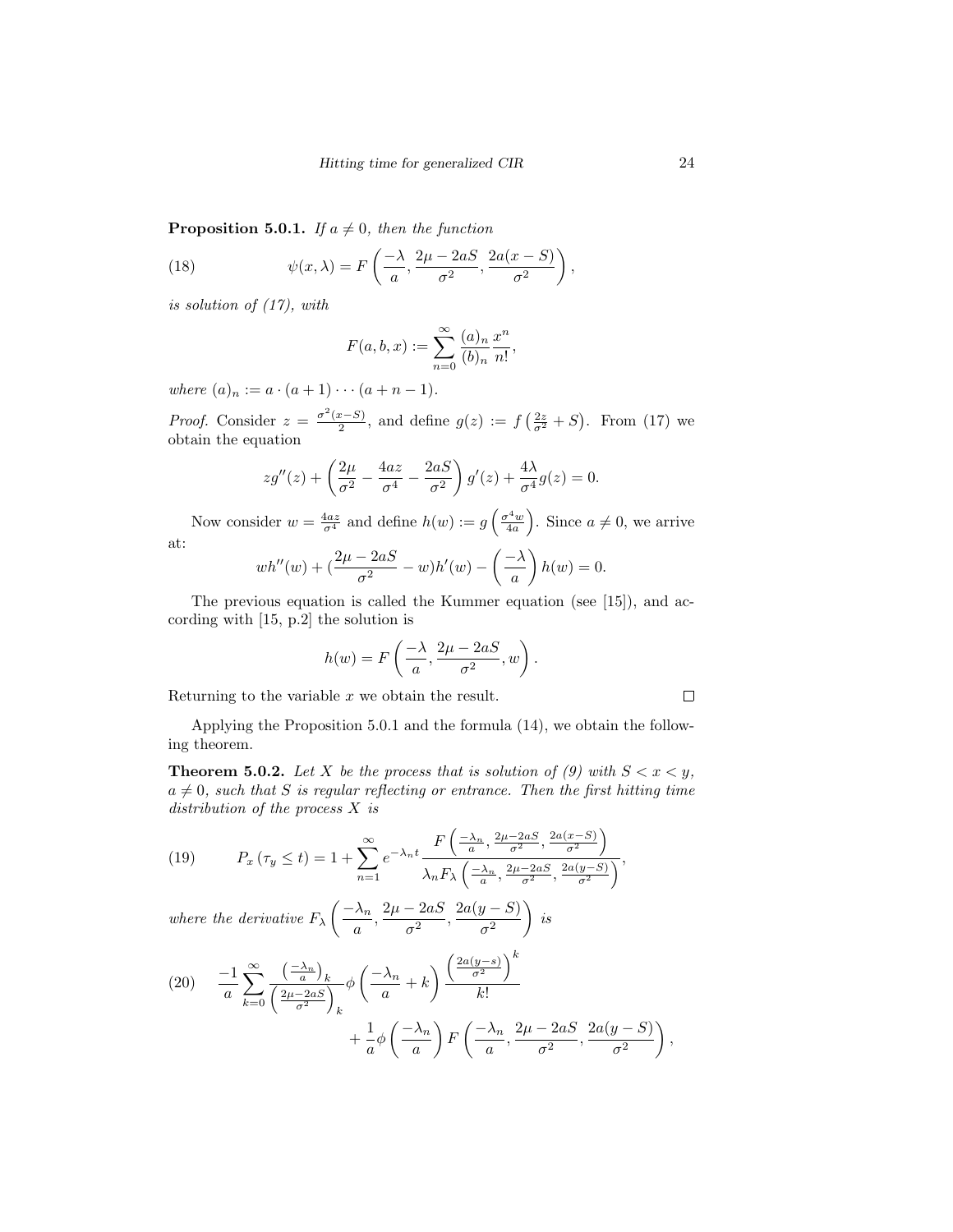and  $\phi(z) := \frac{\Gamma'(z)}{\Gamma(z)}$  $\frac{\Gamma(\infty)}{\Gamma(z)}$ , where  $\Gamma$  is the Gamma function. See [10] for more details.

From the Theorem 5.0.2 we obtain a formula for the first hitting time density for the cases I and III

(21) 
$$
P_x(\tau_y \in dt) = -\sum_{n=1}^{\infty} e^{-\lambda_n t} \frac{F\left(\frac{-\lambda_n}{a}, \frac{2\mu - 2aS}{\sigma^2}, \frac{2a(x-S)}{\sigma^2}\right)}{F_{\lambda}\left(\frac{-\lambda_n}{a}, \frac{2\mu - 2aS}{\sigma^2}, \frac{2a(y-S)}{\sigma^2}\right)}
$$

$$
= \sum_{n=1}^{\infty} e^{-\lambda_n t} \lambda_n c_n,
$$

where

(22) 
$$
c_n := \frac{-F\left(\frac{-\lambda_n}{a}, \frac{2\mu - 2aS}{\sigma^2}, \frac{2a(x-S)}{\sigma^2}\right)}{\lambda_n F_\lambda \left(\frac{-\lambda_n}{a}, \frac{2\mu - 2aS}{\sigma^2}, \frac{2a(y-S)}{\sigma^2}\right)}.
$$

Remark 5.0.3. To be able to carry out a numerical procedure we propose a naive but effective approximation of  $\lambda_n$  and  $c_n$ . First consider the following formula found in [15],

(23) 
$$
F(a,b,x) = \pi^{\frac{-1}{2}} \Gamma(b) e^{\frac{x}{2}} \left[ x \left( \frac{b}{2} - a \right) \right]^{\frac{1}{4} - \frac{b}{2}} \cos \left( 2 \sqrt{x \left( \frac{b}{2} - a \right)} - \frac{b \pi}{2} + \frac{\pi}{4} \right) \left\{ 1 + O\left( |a|^{\frac{-1}{2}} \right) \right\}.
$$

Since the  $\lambda_n$  are the zeros of  $\psi(y, \lambda)$ , with y fixed, we will use the formula (23) to find an approximation of  $\lambda_n$  for n large given by

(24) 
$$
\lambda_n \approx \left[ \frac{\sigma^2}{2a(y-S)} \left( \frac{\pi(\mu-aS)}{2\sigma^2} + \frac{n\pi}{2} - \frac{3\pi}{8} \right)^2 - \frac{\mu-aS}{\sigma^2} \right] \times a.
$$

Then applying again the formula  $(23)$  we obtain an approximation for  $c_n$ in  $(22)$  with *n* large given by

$$
c_n \approx \frac{(-1)^{n+1} 2\pi \left( n + \frac{\mu - aS}{\sigma^2} - \frac{3}{4} \right) \cdot e^{\frac{2a(x-y)}{\sigma^2}}}{\pi^2 \left( n + \frac{\mu - aS}{\sigma^2} - \frac{3}{4} \right)^2 - \frac{4\mu - 4aS}{\sigma^2} \cdot \frac{2a(y-S)}{\sigma^2}} \cdot \left( \frac{x-S}{y-S} \right)^{\frac{1}{4} - \frac{\mu - aS}{\sigma^2}} \times \cos \left( \pi \left( n + \frac{\mu - aS}{\sigma^2} - \frac{3}{4} \right) \sqrt{\frac{x-S}{y-S}} - \frac{\pi(\mu - aS)}{\sigma^2} + \frac{\pi}{4} \right).
$$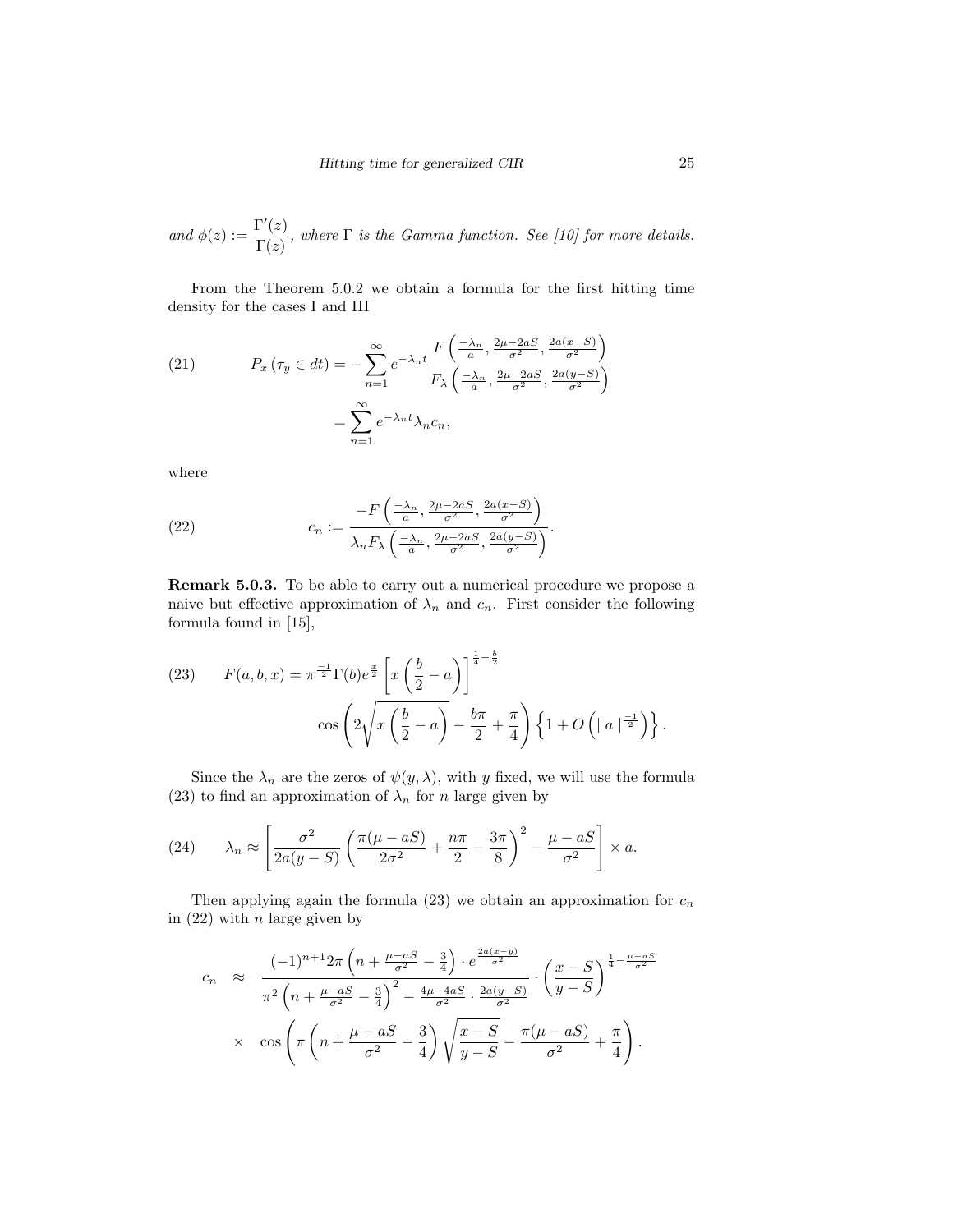#### 6 First hitting time density for the case II

For the case II, in the tables of section 3, we have to find a function  $\psi(x, \lambda)$ such that

(25) 
$$
L\psi + \lambda \psi = 0 \text{ and } \lim_{x \to S^+} \psi(x, \lambda) = 0.
$$

We have the following proposition:

**Proposition 6.0.1.** If  $a \neq 0$ , then the function  $\psi(x, \lambda)$  defined by the formula

$$
\left(\frac{2a(x-S)}{\sigma^2}\right)^{1-\frac{2\mu-2aS}{\sigma^2}}F\left(\frac{-\lambda}{a}-\frac{2\mu-2aS}{\sigma^2}+1,2-\frac{2\mu-2aS}{\sigma^2},\frac{2a(x-S)}{\sigma^2}\right),\,
$$

is solution of (25).

Proof. The proof is similar to the Proposition 5.0.1. With the same changes of variable we obtain the Kummer equation.  $\Box$ 

Applying the formula (14) and (8) we arrive at

(26) 
$$
P_x(\tau_y \le t) = \frac{\int_S^x s'(z) dz}{\int_S^y s'(z) dz} + \sum_{n=1}^\infty e^{-\lambda_n t} \frac{\psi(x, \lambda_n)}{\lambda_n \psi_\lambda(y, \lambda_n)},
$$

where  $s'(z) = e^{\frac{2az}{\sigma^2}}(z-S)^{\frac{2aS-2\mu}{\sigma^2}}$ . Therefore the first hitting time density  $P_x(\tau_y \in dt)$  for the case II is

$$
-\sum_{n=1}^{\infty} e^{-\lambda_n t} \frac{(x-S)^{1-\frac{2\mu-2aS}{\sigma^2}} F\left(\frac{-\lambda_n}{a} - \frac{2\mu-2aS}{\sigma^2} + 1, 2 - \frac{2\mu-2aS}{\sigma^2}, \frac{2a(x-S)}{\sigma^2}\right)}{(y-S)^{1-\frac{2\mu-2aS}{\sigma^2}} F_{\lambda}\left(\frac{-\lambda_n}{a} - \frac{2\mu-2aS}{\sigma^2} + 1, 2 - \frac{2\mu-2aS}{\sigma^2}, \frac{2a(y-S)}{\sigma^2}\right)}.
$$

To find an approximation of the  $\lambda_n$  (with n large), we use again the formula (23), thus

$$
\lambda_n \approx -a \times \left[ y \left( 1 - \frac{\mu - aS}{\sigma^2} \right) - \left\{ \frac{\pi}{8} - \frac{\pi}{2} \left( \frac{\mu - aS}{\sigma^2} - n \right) \right\}^2 + \frac{2\mu - 2aS}{\sigma^2} - 1 \right].
$$

We apply again the formula (23) if we wish to approximate  $c_n$ .

### 7 First hitting time density for the case IV

Note that in previous two sections we consider  $a \neq 0$ . Now we present an example of a particular situation when  $a = 0$ . In this case the process X is the solution of

$$
dX_t = \mu dt + \sigma \sqrt{X_t - S} dB_t.
$$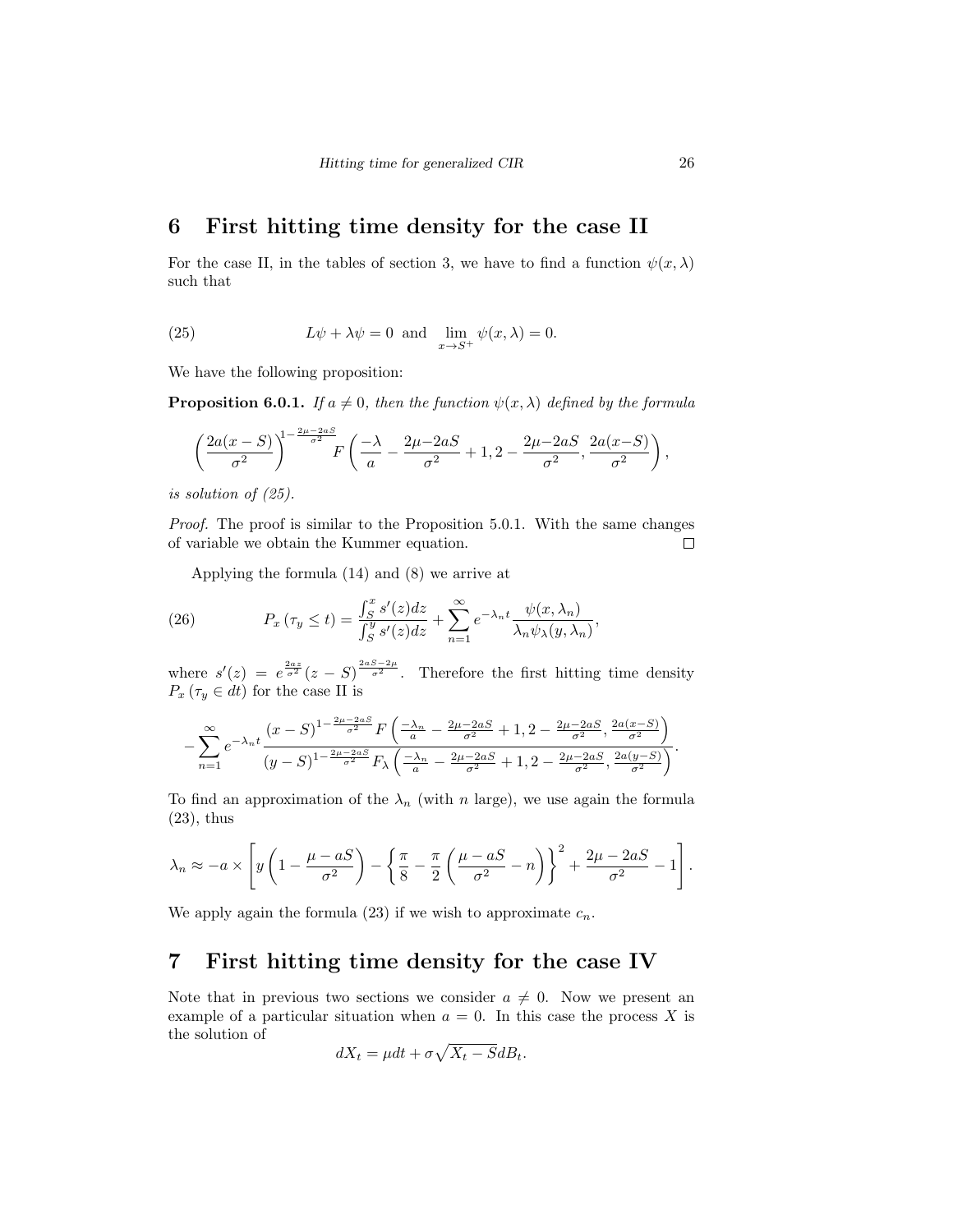We consider only the case when  $-1 < \frac{-2\mu}{\sigma^2} < 0$  (The other cases in Proposition 4.0.1 with  $a = 0$  are similar). From Corollary 4.0.2 we have that the end-point  $S$  is regular, and we now assume that  $S$  is killing. Therefore we have to find a function  $\psi(x, \lambda)$  such that it satisfies

(27) 
$$
\frac{\sigma^2(x-S)}{2}\psi''(x) + \mu\psi'(x) + \lambda\psi(x) = 0 \text{ and } \lim_{x \to S^+} \psi(x,\lambda) = 0.
$$

Proposition 7.0.1. The function

(28) 
$$
\psi(x,\lambda) = \left(\frac{2(x-S)}{\sigma^2}\right)^{\left(\frac{1}{2}-\frac{\mu}{\sigma^2}\right)} \cdot J_{\left(1-\frac{2\mu}{\sigma^2}\right)}\left(2\sqrt{\frac{2\lambda(x-S)}{\sigma^2}}\right),
$$

is solution of (27), where  $J_v(x) := \sum_{n=0}^{\infty}$  $n=0$  $(-1)^n \left(\frac{x}{2}\right)^{v+2n}$  $\frac{(2)}{n!\Gamma(\nu+n+1)}$ .

Proof. It follows using the formula in Table 15 of [13].

**Remark 7.0.2.** For y fixed such that  $S < x < y$ , we find the  $\lambda_n$  such that  $\psi(y, \lambda_n) = 0$  in the following manner, let  $J_{v,n}$  be the positive zeros of the Bessel function  $J_v$ , where  $v := 1 - \frac{2\mu}{\sigma^2}$ . Then by (28) the values  $\lambda_n$  must satisfies the equation

(29) 
$$
2\sqrt{\frac{2\lambda_n(y-S)}{\sigma^2}} = J_{v,n}.
$$

Thus

(30) 
$$
\lambda_n = \frac{\sigma^2 J_{v,n}^2}{8(y-S)}.
$$

**Lemma 7.0.3.** Let  $\psi$  be the function in (28), then

(31) 
$$
\psi_{\lambda}(y,\lambda_n) = -\left(\frac{2(y-S)}{\sigma^2}\right)^{\frac{3}{4}-\frac{\mu}{\sigma^2}} \cdot \frac{2\sqrt{2}\sqrt{y-S}}{\sigma \cdot J_{v,n}} \cdot J_{2-\frac{2\mu}{\sigma^2}}(J_{v,n}).
$$

*Proof.* We first compute the derivative of  $\psi$  with respect to  $\lambda$ , where  $\psi$  is (28). Then we arrive at the following expression for  $\psi_{\lambda}(x,\lambda)$ :

 $\mathbf{u}$ 

$$
(32)\ \left(\frac{2(x-S)}{\sigma^2}\right)^{\frac{v}{2}}\sqrt{\frac{2(x-S)}{\sigma^2}}\cdot\frac{1}{2\sqrt{\lambda}}\cdot\sum_{k=0}^{\infty}\frac{(-1)^k(v+2k)\left(\sqrt{\frac{2\lambda(x-S)}{\sigma^2}}\right)^{v+2k-1}}{k!\cdot\Gamma(k+v+1)}.
$$

On the other hand, notice that

(33) 
$$
J'_v(x) = \frac{1}{2} \sum_{n=0}^{\infty} \frac{(-1)^n (v+2n) \left(\frac{x}{2}\right)^{v+2n-1}}{n! \Gamma(v+n+1)}.
$$

 $\Box$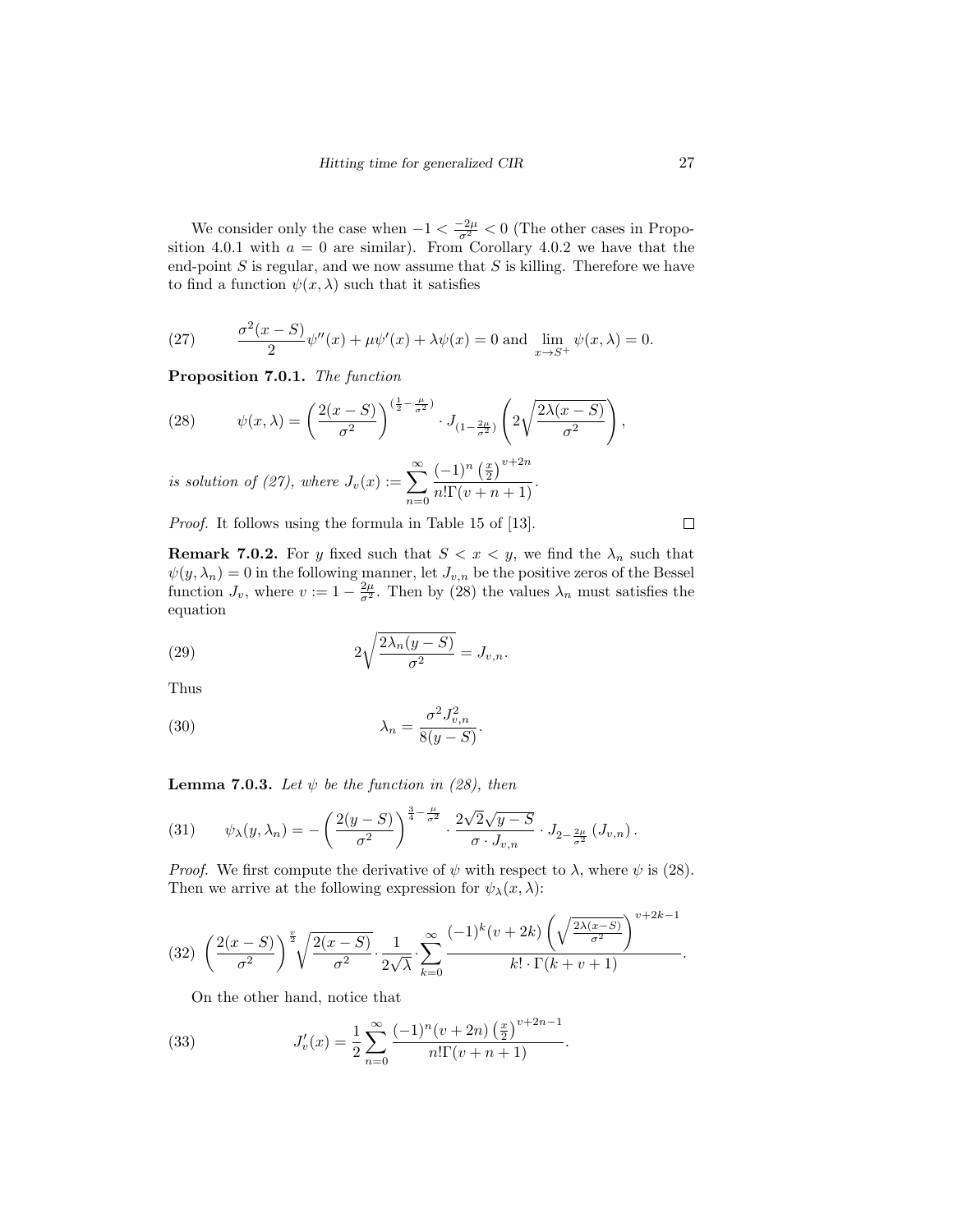Then by evaluating function in (33) at  $\sqrt{\frac{2\lambda(x-S)}{\sigma^2}}$ , then (32) reads as

(34) 
$$
\psi_{\lambda}(x,\lambda) = \left(\frac{2(x-S)}{\sigma^2}\right)^{\frac{v}{2}+\frac{1}{2}} \cdot \frac{1}{\sqrt{\lambda}} \cdot J_v' \left(2\sqrt{\frac{2\lambda(x-S)}{\sigma^2}}\right).
$$

Now we use the following identity found in [10]:

(35) 
$$
J'_v(z) = -J_{v+1}(z) + \frac{v}{z}J_v(z).
$$

Applying the identity (35) we arrive at

$$
\psi_{\lambda}(x,\lambda) = \left(\frac{2(x-S)}{\sigma^2}\right)^{\frac{v}{2}+\frac{1}{2}} \cdot \frac{1}{\sqrt{\lambda}} \cdot J_v' \left(2\sqrt{\frac{2\lambda(x-S)}{\sigma^2}}\right)
$$

$$
= \frac{\left(\frac{2(x-S)}{\sigma^2}\right)^{\frac{v}{2}+\frac{1}{2}}}{\sqrt{\lambda}} \left[\frac{\sigma v}{2\sqrt{2\lambda(x-S)}} \cdot J_v \left(2\sqrt{\frac{2\lambda(x-S)}{\sigma^2}}\right) - J_{v+1} \left(2\sqrt{\frac{2\lambda(x-S)}{\sigma^2}}\right)\right].
$$

Using (30), and the fact that  $J_v(J_{v,n}) = 0$ , we obtain

$$
\psi_{\lambda}(y,\lambda_n)
$$
\n
$$
= \left(\frac{2(y-S)}{\sigma^2}\right)^{\frac{v}{2}+\frac{1}{2}} \frac{2\sqrt{2(y-S)}}{\sigma \cdot J_{v,n}} \left[\frac{\sigma v}{2\sqrt{2\lambda_n(y-S)}} J_v (J_{v,n}) - J_{v+1} (J_{v,n})\right]
$$
\n
$$
= \left(\frac{2(y-S)}{\sigma^2}\right)^{\frac{v}{2}+\frac{1}{2}} \frac{2\sqrt{2(y-S)}}{\sigma \cdot J_{v,n}} \cdot [-J_{v+1} (J_{v,n})].
$$

This completes the proof.

Note that applying the Lemma 7.0.3 we have

(36) 
$$
\frac{\psi(x,\lambda_n)}{\lambda_n \psi_\lambda(y,\lambda_n)} = \frac{-2}{J_{v,n}} \cdot \left(\frac{x-S}{y-S}\right)^{\frac{v}{2}} \cdot \frac{J_v\left(J_{v,n}\sqrt{\frac{x-S}{y-S}}\right)}{J_{1+v}\left(J_{v,n}\right)}.
$$

By joining everything, we obtain the following theorem.

**Theorem 7.0.4.** Let  $X$  be the process that is solution of

$$
dX_t = \mu dt + \sigma \sqrt{X_t - S} dB_t.
$$

Suppose that  $X_0 = x$  and  $S < x < y$ , for y fixed. If  $-1 < \frac{-2\mu}{\sigma^2} < 0$  and S is killing, then

$$
(37) \ \ P_x(\tau_y \le t) = \left(\frac{x-S}{y-S}\right)^v - 2 \cdot \left(\frac{x-S}{y-S}\right)^{\frac{v}{2}} \cdot \sum_{n=0}^{\infty} e^{-\frac{\sigma^2 J_{v,n}t}{8(y-S)}} \frac{J_v\left(J_{v,n}\sqrt{\frac{x-S}{y-S}}\right)}{J_{v,n} \cdot J_{1+v}\left(J_{v,n}\right)}.
$$

 $\Box$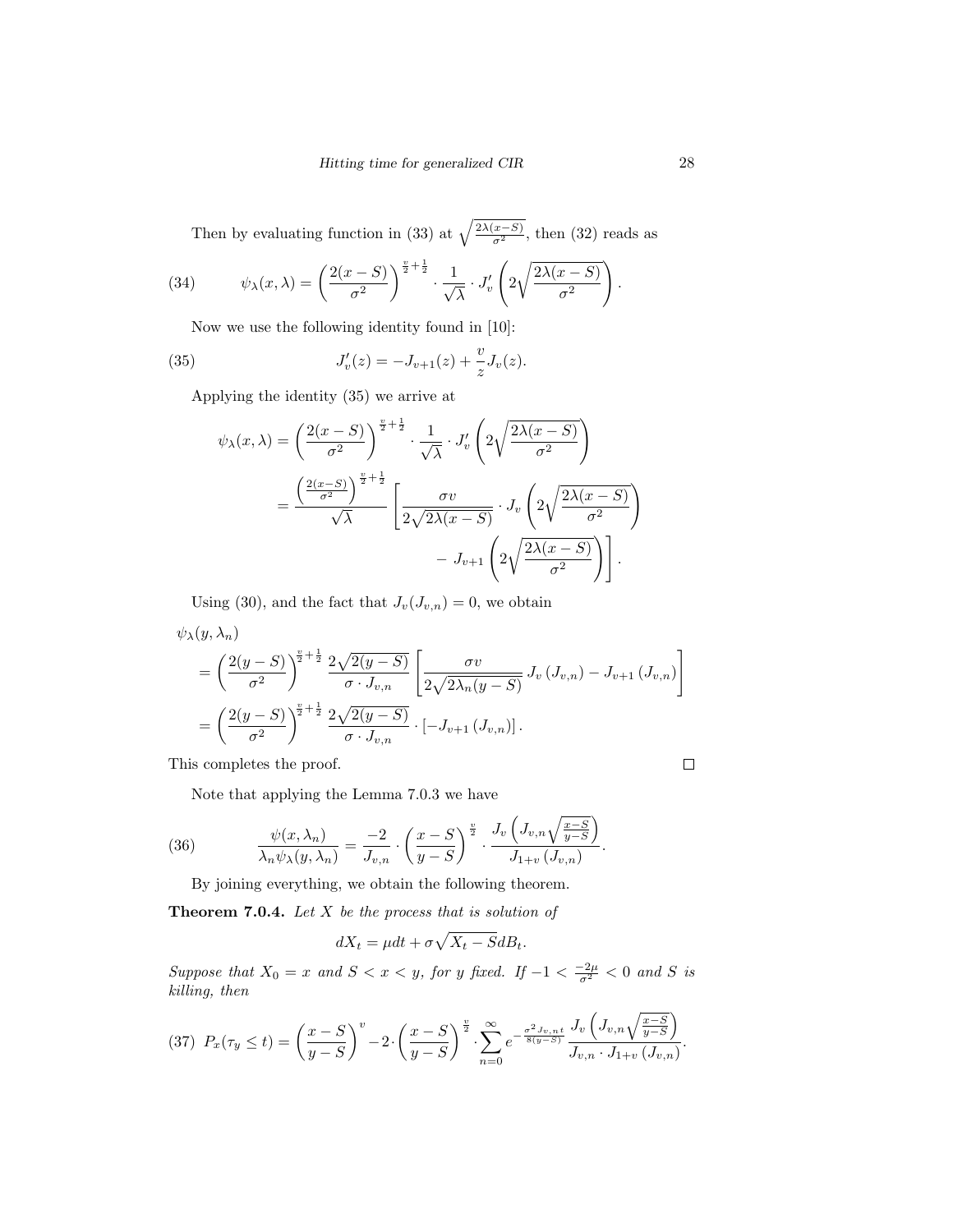**Remark 7.0.5.** When  $\sigma = 2$ ,  $\mu = 2v + 2$  and  $S = 0$ , then the process X is the Squared Bessel process. Also note that if  $\tau_y^R := \inf\{t > 0 : R_t = y\}$  where R represents the Bessel process, then

$$
P_x \left( \tau_y^R \le t \right) = P_{x^2} \left( \inf \{ s > 0 : R_s^2 = y^2 \} \le t \right)
$$
  
= 
$$
P_{x^2} \left( \inf \{ s > 0 : X_s = y^2 \} \le t \right)
$$
  
= 
$$
P_{x^2} \left( \tau_{y^2}^X \le t \right).
$$

Therefore using the formula (37), we can recover the formula for the first hitting time density of the Bessel process when  $S = 0$  is killing. Indeed, in [10,] p.391] one can see such formula:

$$
P_x(\tau_y^R \le t) = \left(\frac{x}{y}\right)^{2v} - 2\left(\frac{x}{y}\right)^v \sum_{n=0}^{\infty} e^{\frac{-J_{v,n}^2 t}{2y^2}} \frac{J_v\left(\frac{x}{y}J_{v,n}\right)}{J_{v,n}J_{1+v}(J_{v,n})}.
$$

## 8 Spectral expansion for the reflected generalized Cox-Ingersoll-Ross process

In this section we will consider another process  $Y$  that is solution of

(38) 
$$
dY_t = (\beta - bY_t)dt + \sigma\sqrt{S - Y_t} dB_t,
$$

with state space  $I = (-\infty, S]$  if S is regular reflecting, or  $I = (-\infty, S)$  if S is not regular reflecting. The infinitesimal generator is given by

(39) 
$$
Lf(x) = \frac{\sigma^2(S-x)}{2}f''(x) + (\beta - bx)f'(x).
$$

We want to find the density of  $\zeta_y := \inf \{ t > 0 : Y_t = y \}.$  To this end, we will use the formula of the first hitting time density of the process X that is solution of (9). We first present three tables with the results of this section. Similar to the Tables 1, 2, and 3, Table 4 shows the nature of the end-point S and the type of boundary condition, Table 5 shows the solution of equation (11), and Table 6 shows the formula (14).

| Parameters                                   | S                  | Boundary Condition                                       |
|----------------------------------------------|--------------------|----------------------------------------------------------|
| I'. $-1 < \frac{2\beta - 2bS}{\sigma^2} < 0$ | Regular reflecting | $\lim_{x\to S^+}\frac{\psi_x(x,\lambda)}{s'(x)}=0$       |
| with $b \neq 0$                              |                    |                                                          |
| II'. $\frac{2\beta-2bS}{\sigma^2}\geq 0$     | Exit               | $\lim_{x\to S^+}\psi(x,\lambda)=0$                       |
| with $b \neq 0$                              |                    |                                                          |
| III'. $\frac{2\beta-2bS}{\sigma^2} \leq -1$  | Entrance           | $\lim_{x\to S^+}\frac{\psi_x(x,\lambda)}{s^\prime(x)}=0$ |
| with $b \neq 0$                              |                    |                                                          |

Table 4. Nature of the end-point S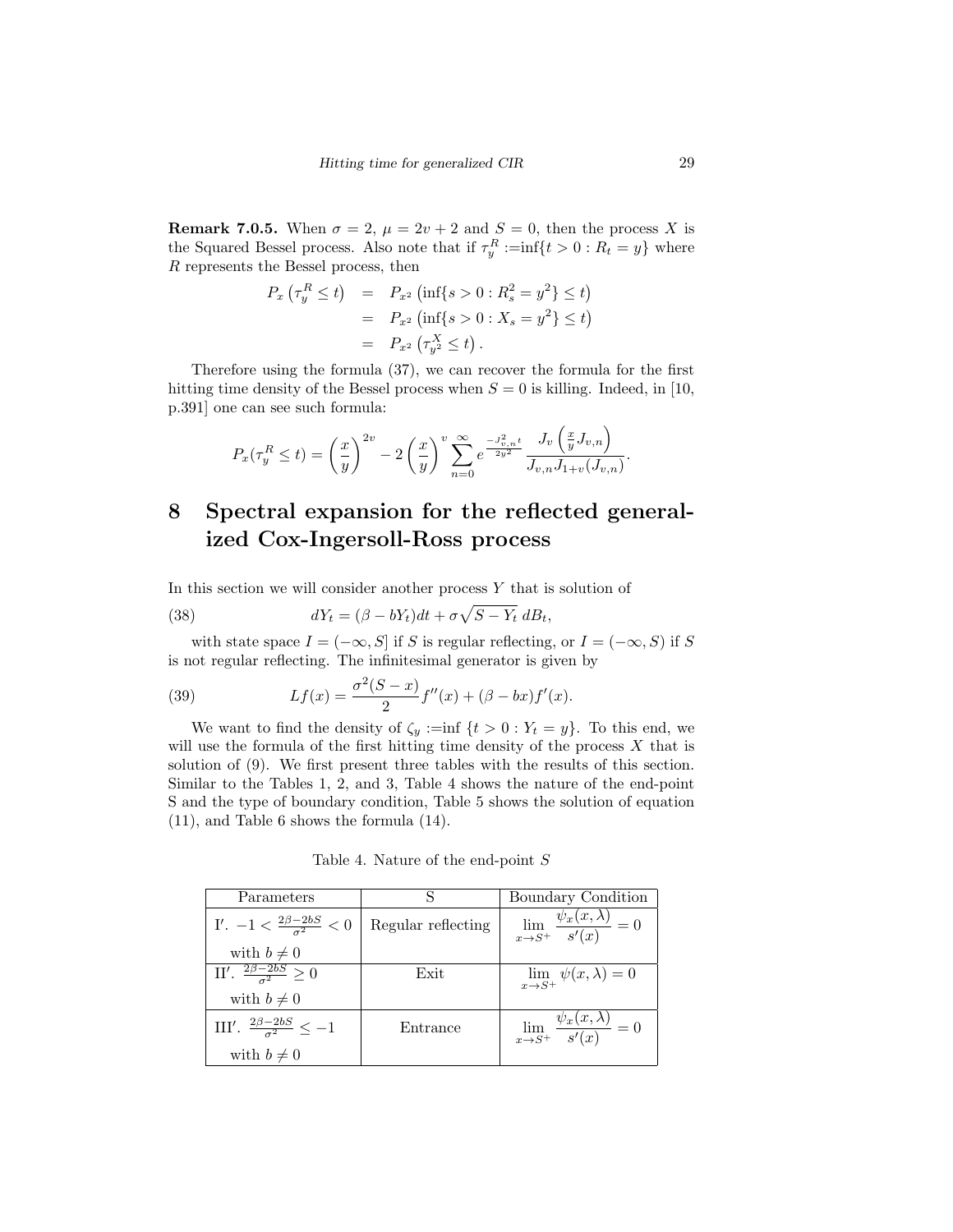| Parameters                                   | Solution of $L\psi + \lambda \psi = 0$                                                                                                                                                                                               |
|----------------------------------------------|--------------------------------------------------------------------------------------------------------------------------------------------------------------------------------------------------------------------------------------|
| I'. $-1 < \frac{2\beta - 2bS}{\sigma^2} < 0$ | $\psi(x,\lambda) = F\left(\frac{-\lambda}{b}, \frac{2\beta}{\sigma^2}, \frac{2b(x-S)}{\sigma^2}\right)$                                                                                                                              |
| with $b \neq 0$                              |                                                                                                                                                                                                                                      |
| II'. $\frac{2\beta-2bS}{\sigma^2} \geq 0$    | $\left \psi(x,\lambda) = \left(\frac{2b(x-S)}{\sigma^2}\right)^{1-\frac{2bS-2\beta}{\sigma^2}} F\left(\frac{-\lambda}{b} - \frac{2bS-2\beta}{\sigma^2} + 1, 2 - \frac{2bS-2\beta}{\sigma^2}, \frac{2b(x-S)}{\sigma^2}\right)\right $ |
| with $b \neq 0$                              |                                                                                                                                                                                                                                      |
| III'. $\frac{2\beta-2bS}{\sigma^2} \leq -1$  | $\psi(x,\lambda)=F\left(\frac{-\lambda}{b},\frac{2\beta}{\sigma^2},\frac{2b(x-S)}{\sigma^2}\right)$                                                                                                                                  |
| with $b \neq 0$                              |                                                                                                                                                                                                                                      |

Table 5. Solution  $\psi$ 

Table 6. Spectral decomposition

| Parameters                           | Spectral decomposition for the first hitting time density                                                                                                                                                                                                                                                                                                                           |
|--------------------------------------|-------------------------------------------------------------------------------------------------------------------------------------------------------------------------------------------------------------------------------------------------------------------------------------------------------------------------------------------------------------------------------------|
|                                      |                                                                                                                                                                                                                                                                                                                                                                                     |
|                                      | $\mathcal{I}'\textnormal{. } -1<\tfrac{2\beta-2bS}{\sigma^2}<0 \textnormal{ } \Bigg \textnormal{ } P_x\left( \zeta_y\leq t\right)=1+\sum_{n=1}^{\infty}e^{-\lambda_nt}\frac{F\left( \frac{-\lambda_n}{b},\frac{2bS-2\beta}{\sigma^2},\frac{2b(S-x)}{\sigma^2}\right)}{\lambda_nF_{\lambda}\left( \frac{-\lambda_n}{b},\frac{2bS-2\beta}{\sigma^2},\frac{2b(S-y)}{\sigma^2}\right)}$ |
| with $b \neq 0$                      |                                                                                                                                                                                                                                                                                                                                                                                     |
| II'. $\frac{2\beta-2bS}{a^2}\geq 0$  | $P_x(\zeta_y \leq t) = \frac{\int_S^{2S-x} s'(z) dz}{\int_S^{\overline{y}} s'(z) dz} + \sum_{n=1}^{\infty} e^{-\lambda_n t} \frac{\psi(2S-x, \lambda_n)}{\lambda_n \psi_{\lambda}(\overline{y}, \lambda_n)}$                                                                                                                                                                        |
| with $b \neq 0$                      |                                                                                                                                                                                                                                                                                                                                                                                     |
| III'. $\frac{2\beta-2bS}{2} \leq -1$ | $P_x\left( \zeta_y \leq t\right) = 1 + \sum_{n=1}^{\infty} e^{-\lambda_n t} \frac{F\left( \frac{-\lambda_n}{b}, \frac{2bS-2\beta}{\sigma^2}, \frac{2b(S-x)}{\sigma^2} \right)}{\lambda_n F_{\lambda}\left( \frac{-\lambda_n}{b}, \frac{2bS-2\beta}{\sigma^2}, \frac{2b(S-y)}{\sigma^2} \right)}$                                                                                    |
| with $b \neq 0$                      |                                                                                                                                                                                                                                                                                                                                                                                     |

In order to analyze process  $Y$ , we use the Itô's formula to contruct a new process Z, which will allow us to use the results of previous sections. Suppose that  $Y_0 = x$  and let y be fixed such that  $S > x > y$ . Consider the function  $g(x, t) := -x + 2S$ . Applying the Itô's formula we arrive at

(40) 
$$
dZ_t = (2bS - \beta - bZ_t)dt + \sigma \sqrt{Z_t - S} dB_t, \text{ where } Z_t = -Y_t + 2S.
$$

This process is (9) with  $\mu := 2bS - \beta$  and  $a := b$ . Note that  $Z_0 = 2S - x$ and define  $\overline{y} := 2S - y$ . Then using the Proposition 4.0.1 for the end-point S, we obtain the following proposition.

**Proposition 8.0.1.** The end-point S obeys the following classification

i. If  $-1 < \frac{2\beta - 2bS}{2}$  $\frac{200}{\sigma^2}$  < 0 then S is regular. ii. If  $\frac{2\beta - 2bS}{\sigma^2} \ge 0$  then S is exit. iii. If  $\frac{2\beta - 2bS}{\sigma^2} \le -1$  then S is entrance.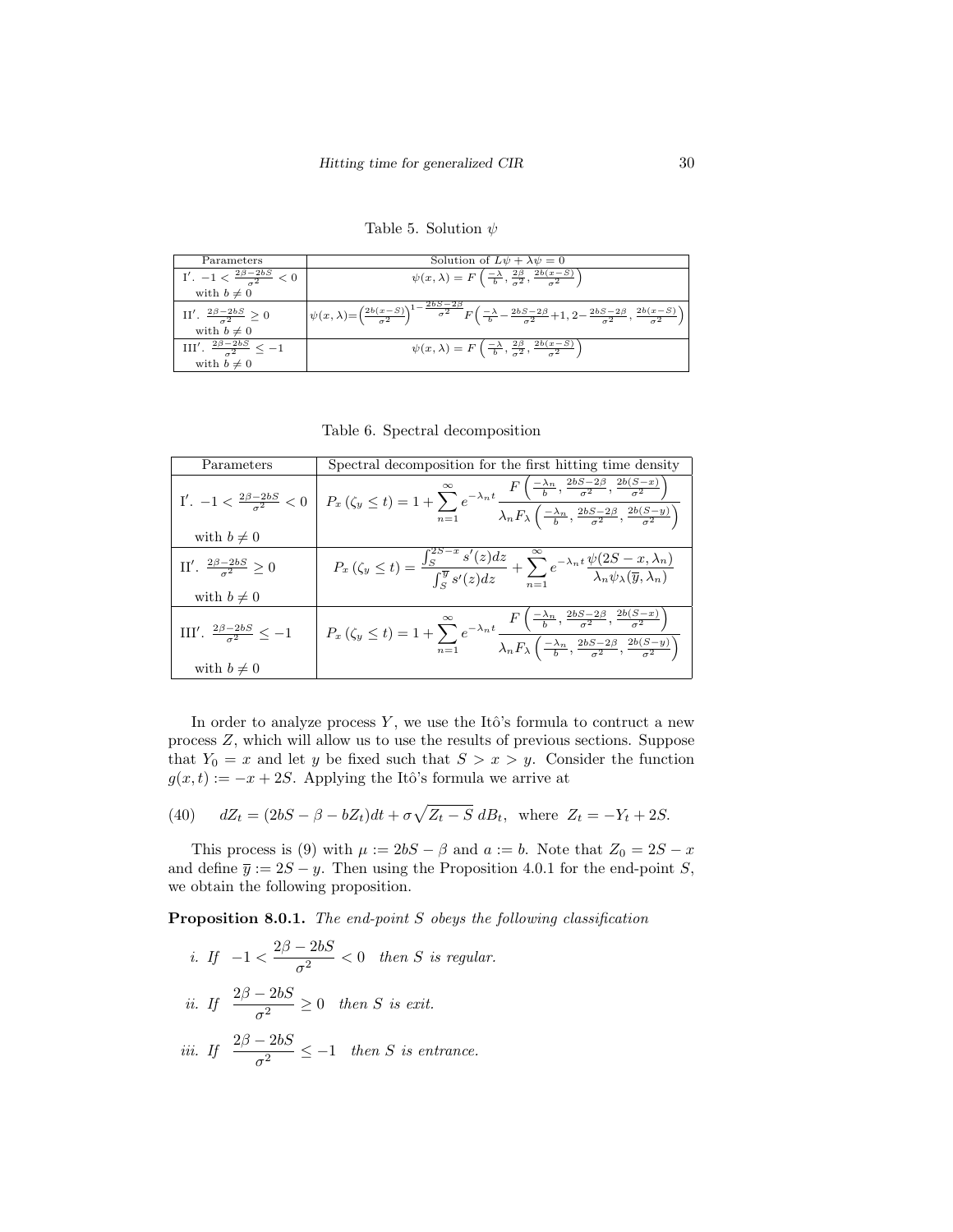*Proof.* Notice that the nature of the end-point  $S$  for process  $Y$  is the same as for process Z. Then we can use Proposition 4.0.1.  $\Box$ 

For the cases  $I'$  and  $III'$  in Proposition 8.0.1 we have to find a function  $\psi(x, \lambda)$  such that

(41) 
$$
\frac{\sigma^{2}(x-S)}{2}\psi''(x) + (2bS - \beta - bx)\psi'(x) + \lambda\psi(x) = 0, \text{ and}
$$

$$
\lim_{x \to S^{+}} \frac{\psi_{x}(x,\lambda)}{s'(x)} = 0.
$$

In turn we have the following proposition.

**Proposition 8.0.2.** If  $b \neq 0$ , then the function

(42) 
$$
\psi(x,\lambda) = F\left(\frac{-\lambda}{b}, \frac{2bS - 2\beta}{\sigma^2}, \frac{2b(x - S)}{\sigma^2}\right),
$$

is solution of  $(41)$ .

Proof. Is similar to Proposition 5.0.1. With the same changes of variable to obtain the Kummer equation.  $\Box$ 

If we define  $\eta_y := \inf\{t > 0 : Z_t = y\}$ , then

(43) 
$$
P_x(\zeta_y \le t) = P_{2S-x}(\eta_{\overline{y}} \le t).
$$

Then applying the formula (14) we arrive at

(44) 
$$
P_x(\zeta_y \le t) = P_{2S-x}(\eta_{\overline{y}} \le t)
$$

$$
= 1 + \sum_{n=1}^{\infty} e^{-\lambda_n t} \frac{F\left(\frac{-\lambda_n}{b}, \frac{2bS-2\beta}{\sigma^2}, \frac{2b(S-x)}{\sigma^2}\right)}{\lambda_n F_{\lambda}\left(\frac{-\lambda_n}{b}, \frac{2bS-2\beta}{\sigma^2}, \frac{2b(S-y)}{\sigma^2}\right)}.
$$

**Remark 8.0.3.** To find an approximation for  $\lambda_n$  (with n large), we use the formula (23)

(45) 
$$
\lambda_n \approx \left[ \frac{\sigma^2}{2b(\overline{y} - S)} \left( \frac{\pi (bS - \beta)}{2\sigma^2} + \frac{n\pi}{2} - \frac{3\pi}{8} \right)^2 - \frac{bS - \beta}{\sigma^2} \right] \times b.
$$

Remark 8.0.4. For the case II' in the Proposition 8.0.1, we have to find a function  $\psi(x, \lambda)$  such that  $L\psi + \lambda \psi = 0$  and

$$
\lim_{x \to S^+} \psi(x, \lambda) = 0.
$$

If  $b \neq 0$ , we obtain that the solution  $\psi(x, \lambda)$  is given by the expression

$$
\left(\frac{2b(x-S)}{\sigma^2}\right)^{1-\frac{2bS-2\beta}{\sigma^2}} F\left(\frac{-\lambda}{b}-\frac{2bS-2\beta}{\sigma^2}+1,2-\frac{2bS-2\beta}{\sigma^2},\frac{2b(x-S)}{\sigma^2}\right).
$$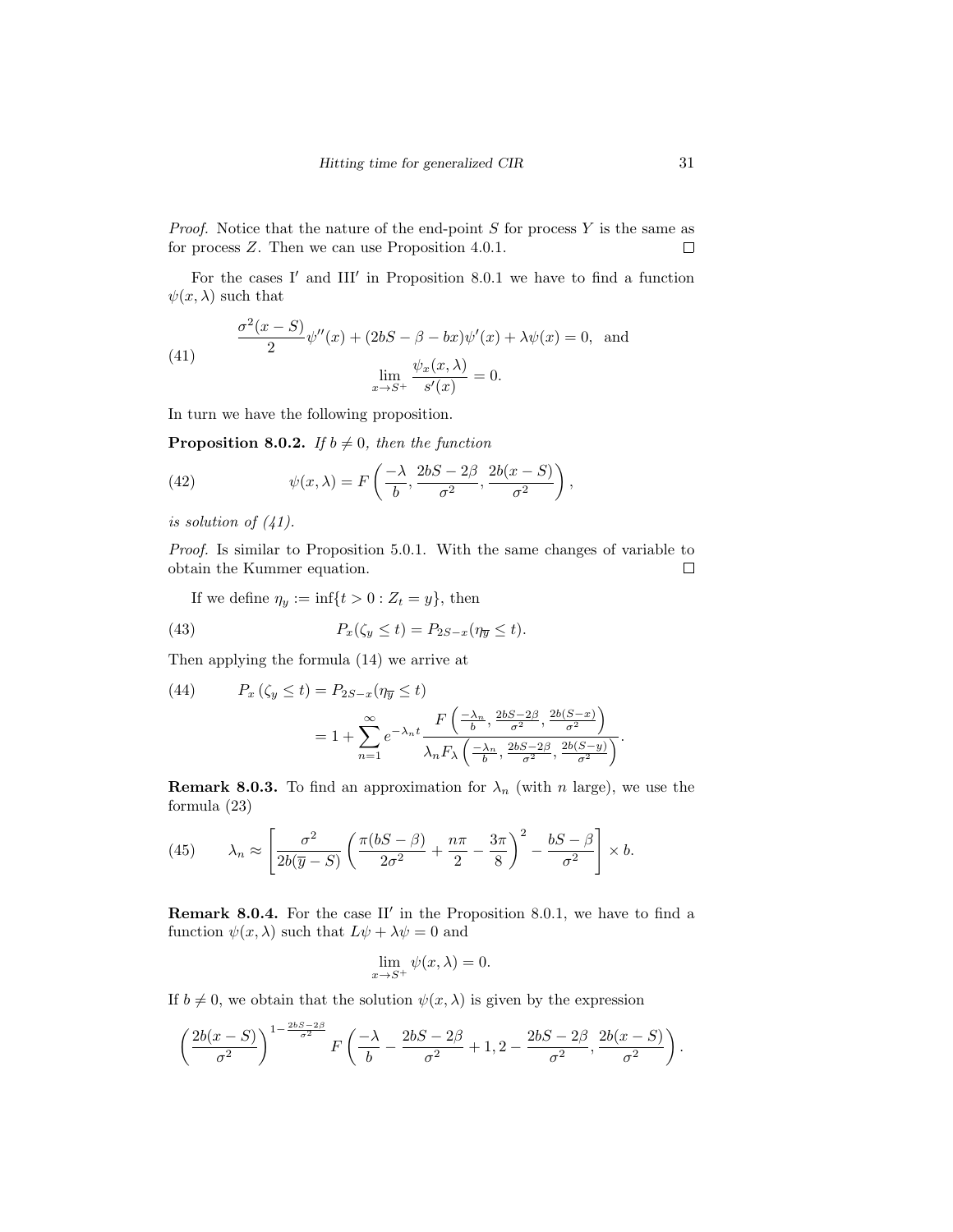Then applying the formula (14) and (8) we arrive at

$$
(46)\ \ P_x\left(\zeta_y\leq t\right)=P_{2S-x}(\eta_{\overline{y}}\leq t)=\frac{\int_S^{2S-x} s'(z)dz}{\int_S^{\overline{y}} s'(z)dz}+\sum_{n=1}^\infty e^{-\lambda_n t} \frac{\psi(2S-x,\lambda_n)}{\lambda_n \psi_\lambda(\overline{y},\lambda_n)},
$$

where  $s'(z) = e^{\frac{2bz}{\sigma^2}}(z-S)^{\frac{2\beta-2bS}{\sigma^2}}$ . To find an approximation for  $\lambda_n$  (with n large), we use again the formula (23). Then we have

(47) 
$$
\lambda_n \approx -b \times \left[ \overline{y} \left( 1 - \frac{bS - \beta}{\sigma^2} \right) - \left\{ \frac{\pi}{8} - \frac{\pi}{2} \left( \frac{bS - \beta}{\sigma^2} - n \right) \right\}^2 + \frac{2bS - 2\beta}{\sigma^2} - 1 \right].
$$

### 9 Numerical example

In this section, using the package Wolfram Mathematica 10.1, we give a illustration of a numerical approximation for the case III of Tables 1, 2 and 3. Consider the process  $X$  that is solution of

(48) 
$$
dX_t = (3 - 2X_t)dt + \sqrt{X_t - 1} dB_t.
$$

Suppose that  $X_0 = x = \frac{9}{8}$  and  $y = \frac{5}{4}$ . In this case, applying the Proposition 4.0.1, we have that the end-point  $S = \overline{1}$  is entrance because

(49) 
$$
\frac{2aS - 2\mu}{\sigma^2} = \frac{2 \cdot 2 \cdot 1 - 2 \cdot 3}{1} = -2 < -1.
$$

Then the function  $\psi$  that we consider is

(50) 
$$
\psi(x,\lambda) = F(-4\lambda, 1, 2x - 1).
$$

Using the formula (23) we obtain an approximation for the function  $\psi$ , and we also have approximations for the eigenvalues  $\lambda_n$   $(\psi(y, \lambda) \approx 0$  with  $y = \frac{5}{4}$ ) for  $n = 1, 2, 3...$  The approximation of the graph of  $\psi$  is drawn in Figure 1.



Figure 1: Approximation graph  $\psi$ .

Now we give an approximation for  $c_n$  using the formula (25) to have one picture of an approximation the first hitting time density. For our estimation,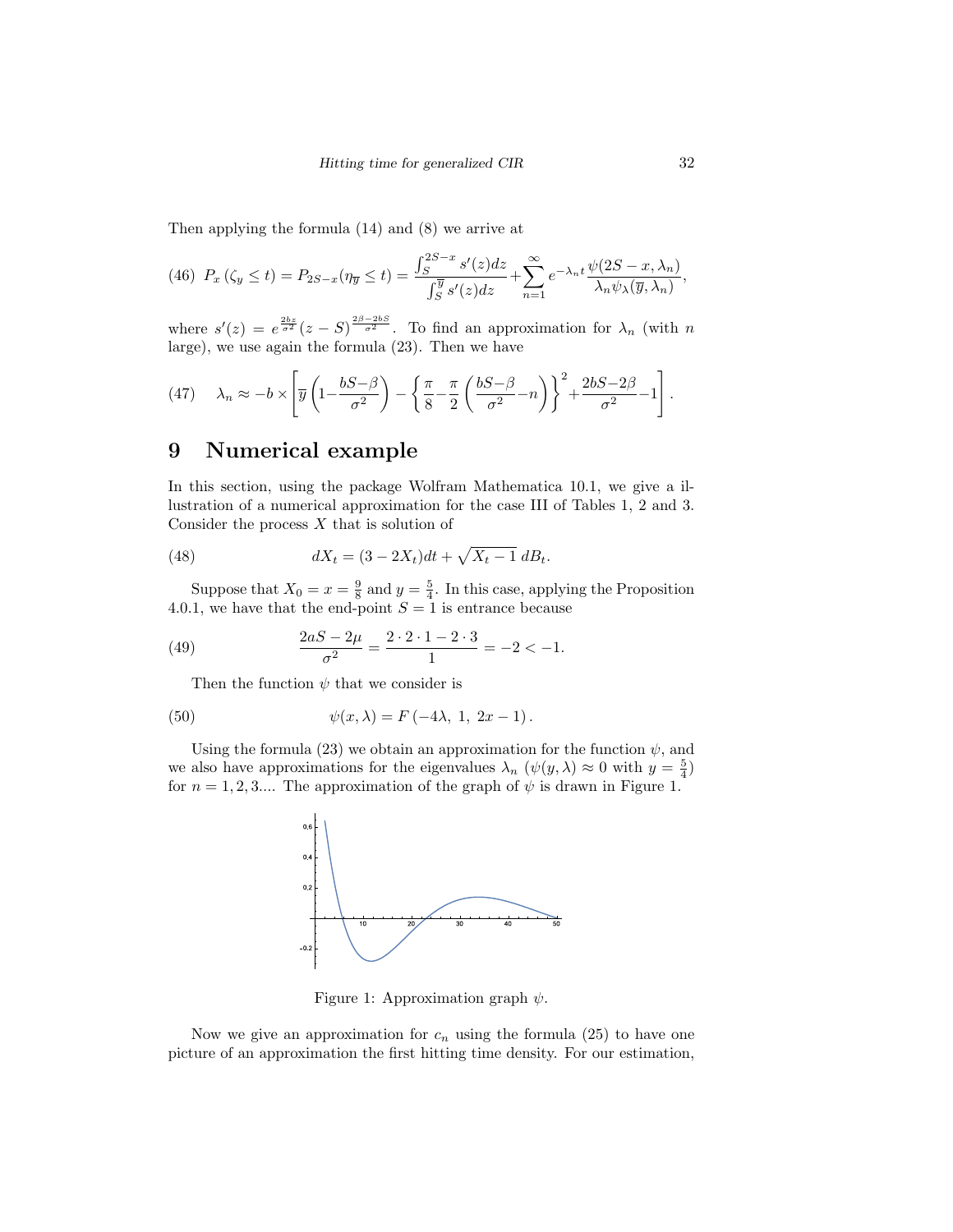

Figure 2: Approximation first hitting time density.

we have truncated the serie (21) at the first 100 terms. The graph of this approximation is presented in the Figure 2.

#### Acknowledgement

I thank the University of Costa Rica and CINVESTAV, also to Carlos Pacheco for his comments.

> Jonathan Gutierrez Pavón Department of mathematics, University of Costa Rica, San José, Costa Rica, jonathan.gutierrez@ucr.ac.cr

#### References

- [1] Albanese, C. and Kuznetsov, A. Transformations of Markov Processes and Classification Scheme for Solvable Driftless Diffusions. Arxiv file http://arxiv.org/abs/0710.1596.
- [2] Bingham, N.H. and Kiesel, R. (2004). Risk-Neutral Valuation Springer-Verlag (2nd Edition).
- [3] Borodin, A. and Salminen, P. (1996). Handbook Brownian Motion: Facts and Formulae. Birkhauser Verlag, Basel.
- [4] Giorno, V. Nobile, A. G. Ricciardi, L. M. and Sato, S. (1989). On the evaluation of the first passage time densities via non-singular integral equations. Advances In Applied Probability, 20-36.
- [5] Gutiérrez, J. (2017). Spectral Decompositions for diffusions. Ph. D. thesis, CINVESTAV.
- [6] Klebaner, F. C. (2005). Introduction to Stochastic Calculus with applications. Imperial College Press.